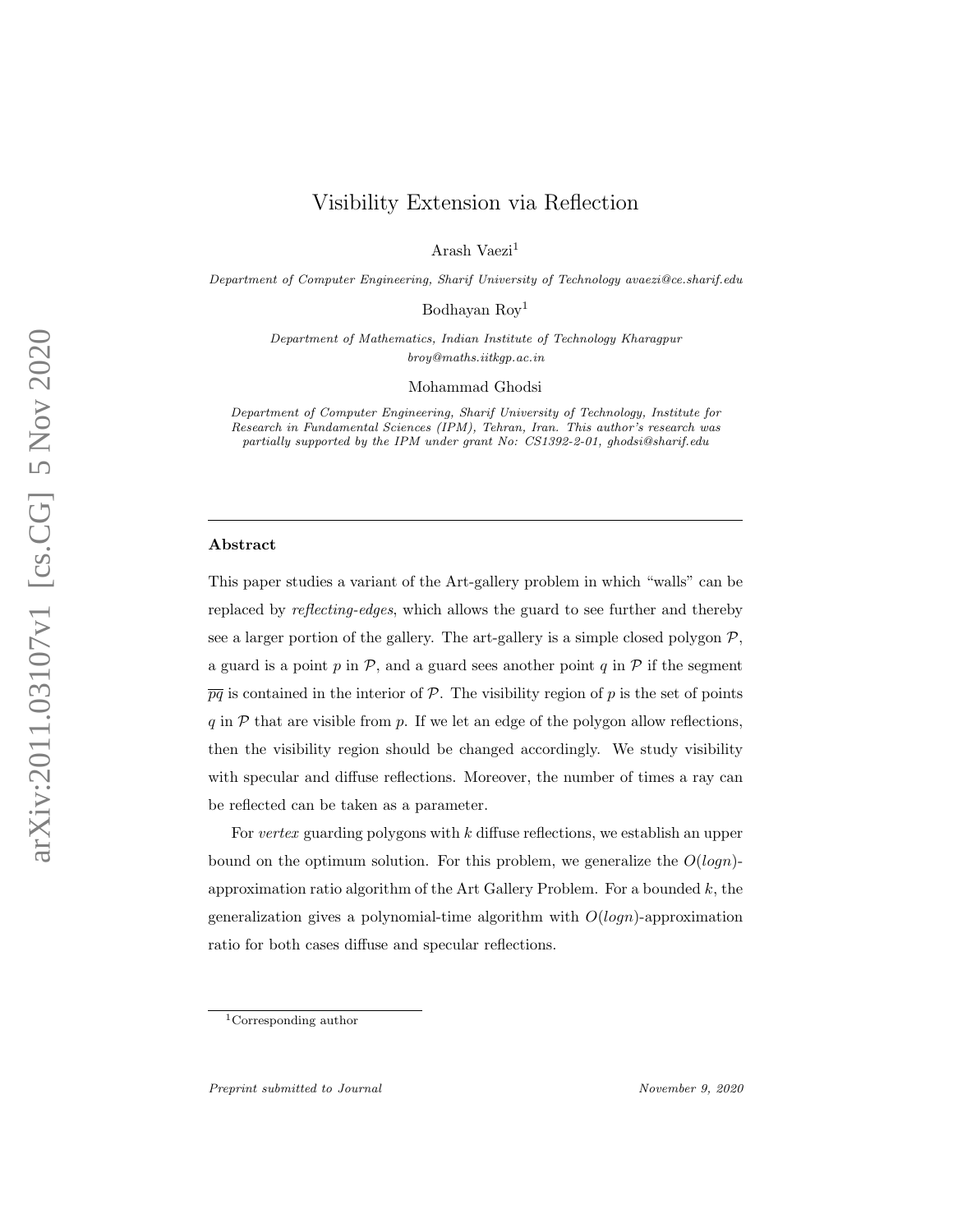Furthermore, We show that several cases of the generalized problem are NPhard. We also illustrate that if  $P$  is a funnel or a weak visibility polygon, then the problem becomes more straightforward and can be solved in polynomial time.

Keywords: Visibility Polygon; Reflection; Art Gallery; NP-hard.

#### 1. Introduction

Visibility is the state of being able to see or be seen by a viewer. Given a set of obstacles in the Euclidean space, two points in the space are said to be visible to each other, if the line segment that joins them does not intersect any obstacles. The problem of visibility determination is the process of deciding what surfaces can be seen by a certain viewer.

Consider a simple polygon  $\mathcal P$  with n vertices and a viewer q inside  $\mathcal P$ . Suppose  $int(\mathcal{P})$  denotes  $\mathcal{P}$ 's interior. Two points x and y are visible to each other, if and only if the relatively open line segment  $\overline{xy}$  lies completely in  $int(\mathcal{P})$ . The visibility polygon of a point q in  $P$ , denoted as  $VP(q)$ , consisting of all points of  $P$  visible to  $q$ . Many problems concerning visibility polygons have been studied so far. There are linear time algorithms to compute  $VP(q)$  ([\[24\]](#page-30-0),[\[25\]](#page-30-1)).

If some of the edges of  $P$  are made into mirrors, then each  $VP(q)$  may enlarge. Visibility in the presence of mirrors was first introduced by Klee in 1969 [\[33\]](#page-31-0). He asked whether every polygon whose edges are all mirrors is illuminable from every interior point. In 1995 Tokarsky constructed an all-mirror polygon inside which there exists a dark point [\[23\]](#page-30-2). It was shown in 2010 that the VP of a given point or segment can be computed in the presence of one mirror-edge in  $O(n)$  time [\[12\]](#page-29-0), with respect to the complexity of  $P$ .

The visibility of a query point can be extended considerably if some of the edges of  $\mathcal P$  are made to reflect the visibility rays incident on them. Visibility with such reflecting-edges subject to different types of reflections has also been studied earlier [\[18\]](#page-30-3). There are two types of reflections for the edges, namely diffuse-reflection to reflect light with all possible angles from a given surface and,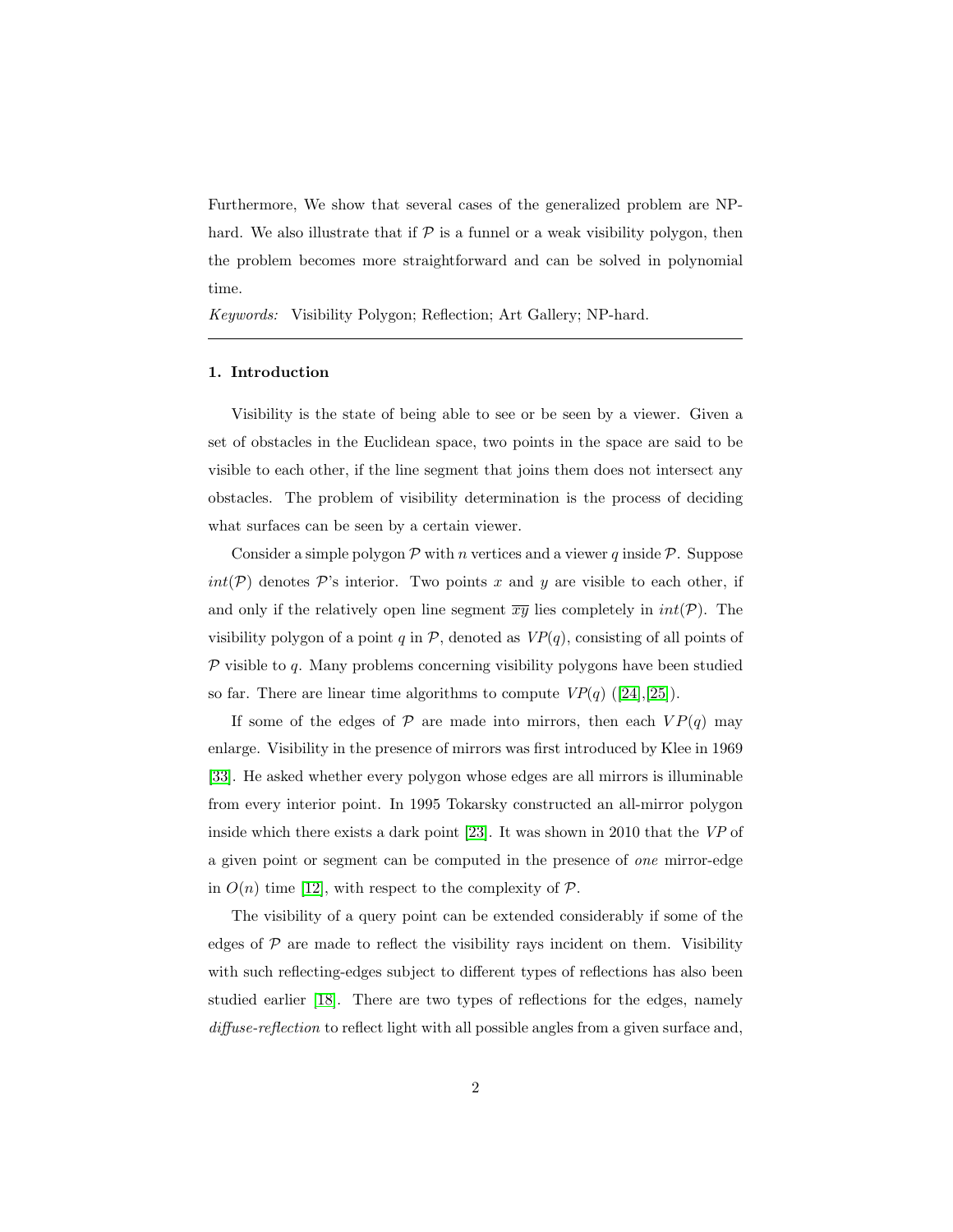specular-reflection which is the mirror-like reflection of light from a surface. In specular-reflection, a single incoming direction is reflected into a single outgoing direction. The direction in which light is reflected is defined by the law-ofreflection. Since we are working in the plane, this law states that the angle of incidence and the angle of reflection of the visibility rays with the normal through the polygonal edge are the same. In each type of reflection, we may count on a single reflection or multiple reflections per visibility ray. Some papers have specified the maximum number of allowed reflections via mirrors in between [\[19\]](#page-30-4).

Note that considering diffuse reflection we assume that a reflecting-edge can only make a half-plane reflected-visible to a viewer. This half-plane contains the viewer too.

Edges of  $VP(q)$  that are not edges of P are called *window*. The *weak visibility* polygon of a segment  $\overline{pq}$ , denoted as  $WVP(\overline{pq})$ , is the maximal sub-polygon of P visible to at least one point (not the endpoints) of  $\overline{pq}$ .

Every edge of  $P$  has the potential of converting into a reflector. We can assume that all edges are reflecting-edges. However, the viewer can only see some edges of  $P$ . When we talk about an edge, and we need to consider it as a reflector we call it a reflecting-edge (or a mirror-edge considering specular reflections). Each reflecting-edge has the potential of getting converted into a reflecting-edge in a final solution of a visibility extension problem (we use the words "reflecting-edge" and "reflected" in general, but the word "mirror" is used only when we deal with specular reflections).  $VP(q)$  with a reflecting-edge e, is the maximal sub-polygon of  $P$  visible to  $q$  either directly or via  $e$ . Two points x and y inside  $P$  can see each other through e, if and only if they are directly visible with a kind of reflection. We call these points *reflected-visible* (or mirror-visible). Sometimes to be more specific we use e-reflected-visible (or  $e$ -mirror-visible). Since only an interval of a reflecting-edge  $e$  is useful, we can consider the whole edge as a reflecting-edge, and there is no need to split an edge into other smaller edges. However, in order to compute e-reflected-visibility area only the visible part of e should be taken into account.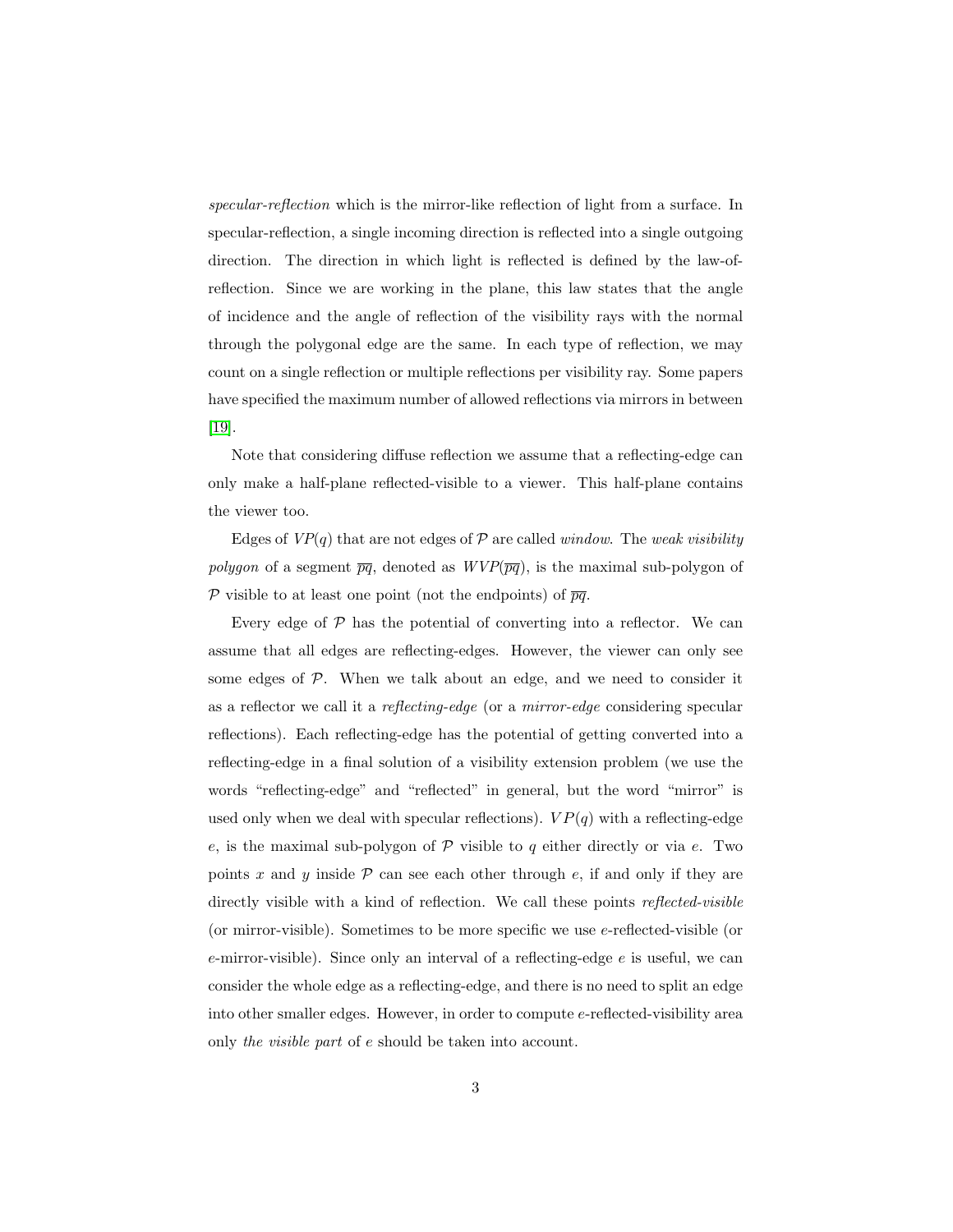An area inside the polygon which is not directly visible to  $q$  and we intend to add it to the surface area of  $VP(q)$  using some reflecting-edges is called a spike.

In computational geometry, art gallery problems are motivated by the question, "How many security cameras are required to guard an art gallery?" The art gallery is modeled as a connected polygon  $P$ . A camera, which we will henceforth call a guard, is modeled as a point in the polygon. The Art Gallery Problem is to determine the minimum number of guards that are sufficient to see every point in the interior of an art gallery room. The art gallery can be viewed as a polygon  $P$  of n vertices, and the guards are stationary points in  $P$ . If guards are placed at vertices of  $P$ , they are called *vertex quards* [\[14\]](#page-29-1). If guards are placed at any point of  $P$ , they are called *point guards*. If guards are allowed to be placed along the boundary of  $P$ , they are called *boundary-guards* (on the perimeter). Since guards placed at points or vertices are stationary, they are referred to as stationary guards. If guards are mobile along a segment inside  $P$ , they are referred to as *mobile guards*. If mobile guards move along edges of  $P$ , they are referred to as *edge guards*. For more details on the history of this problem see [\[17\]](#page-30-5).

The art gallery problem was proved to be NP-complete first for polygons with holes by [\[29\]](#page-31-1). For guarding simple polygons it was proved to be NP-complete for vertex guards by [\[27\]](#page-31-2). This proof was generalized to work for point guards by [\[28\]](#page-31-3). For guarding simple polygons, the article [\[20\]](#page-30-6) proved that the problem is APX-complete, meaning that we cannot do better than a constant-factor approximation algorithm unless  $P = NP$ . For guarding polygons with holes, [\[16\]](#page-30-7) proved that if there is no restriction on the number of holes, the minimization problem is as hard to approximate as SET COVER in general. It therefore follows from results about the inapproximability of SET COVER by [\[21,](#page-30-8) [22\]](#page-30-9) that, for polygons with holes, it is NP-hard to find a  $o(logn)$ -approximation. These hardness results hold whether we are dealing with vertex guards, perimeter guards, or point guards.

Ghosh [\[26\]](#page-30-10) provided an  $O(logn)$ -approximation algorithm for guarding poly-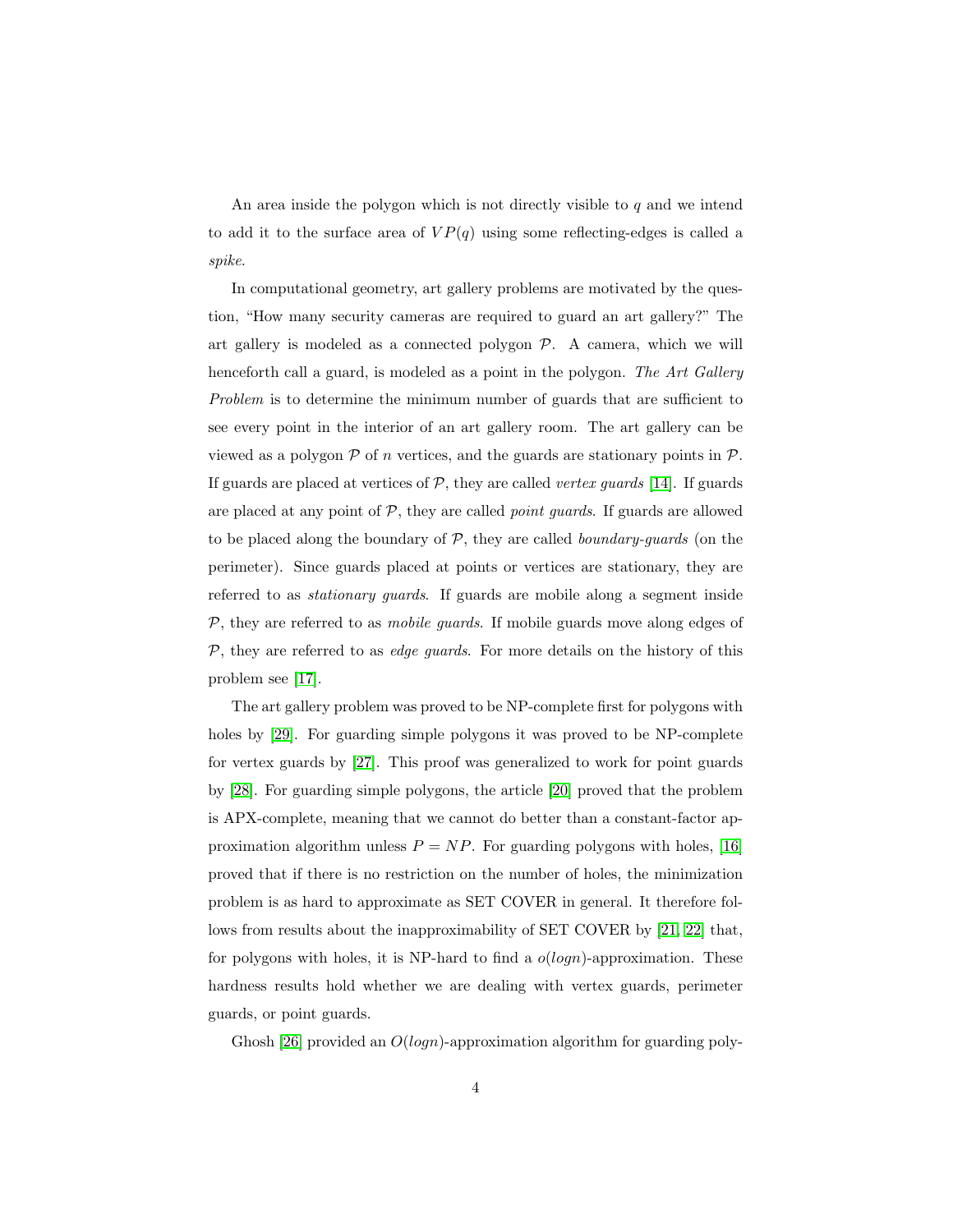gons with or without holes with vertex guards. His algorithm decomposes the input polygon into a polynomial number of cells such that each point in a given cell is seen by the same set of vertices. Applying methods for SET COVER developed after Ghosh's algorithm, the article [\[10\]](#page-29-2) obtained an approximation factor of  $O(log(OPT))$  for vertex guarding simple polygons or  $O((\log h)(\log OPT))$  for vertex guarding a polygon with h holes. Their presented an  $O(loglog(OPT))$ -approximation algorithm for guarding simple polygons, using either vertex guards or perimeter guards, and the running time is polynomial in n and the number of potential guard locations.

In 2007 article [\[15\]](#page-30-11) proposed A pseudopolynomial Time  $O(logn)$ -approximation algorithm. Later, in 2011 the article [\[7\]](#page-29-3) settles the conjecture for the polygons that are weakly visible from an edge and contain no holes by presenting a 6 approximation algorithm for finding the minimum number of vertex guards. Assuming integer coordinates and a specific general position on the vertices of P, the article [\[4\]](#page-28-0) presented the first  $O(log(OPT))$ -approximation algorithm for the point guard problem.

For the vertex guard and the point guard variants of the art gallery problem, [\[1\]](#page-28-1) ruled out any  $f(k)n^{o(k/log k)}$  algorithm, where  $k := |S|$  is the number of guards, for any computable function  $f$ , unless the exponential time hypothesis fails. These lower bounds almost match the  $n^{O(k)}$  algorithms that exist for both versions of the problem.

An interesting result about the art gallery problem [\[3\]](#page-28-2): The complexity status of the art gallery problem had not been resolved for many years. It has long been known that the problem is NP-hard, but no one has been able to show that it lies in NP. Recently, the computational geometry community became more aware of the complexity class <sup>∃</sup>R, which has been studied earlier by other communities. The class <sup>∃</sup><sup>R</sup> consists of problems that can be reduced in polynomial time to the problem of deciding whether a system of polynomial equations with integer coefficients and any number of real variables has a solution. It can be easily seen that  $NP \subseteq \exists \mathbb{R}$ . The article [\[3\]](#page-28-2) proved that the art gallery problem is <sup>∃</sup>R-complete, implying that (1) any system of polynomial equations over the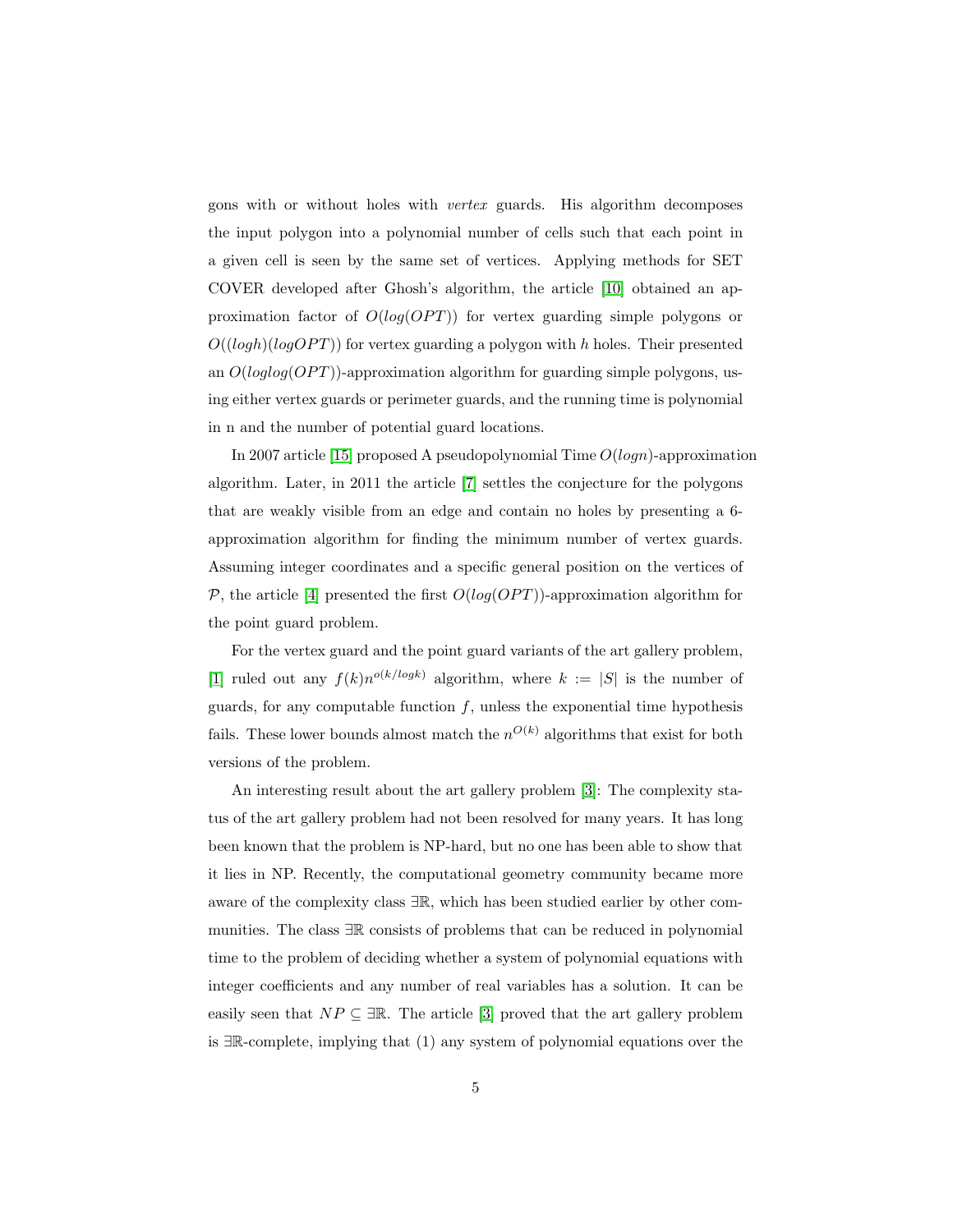real numbers can be encoded as an instance of the art gallery problem, and (2) the art gallery problem is not in the complexity class NP unless  $NP = \exists \mathbb{R}$ .

#### 1.1. Our Settings

A guard can see a point if it is directly visible to it or if it is reflected-visible via one or more reflections. This is a natural and non-trivial extension of the classical art gallery setting. Some articles [\[2,](#page-28-3) [5,](#page-29-4) [9,](#page-29-5) [19,](#page-30-4) [18\]](#page-30-3) illustrated that combining reflection with the well-known art gallery problem may be beneficial. For example, we already know that making an invisible target visible via reflection costs only linear time regarding the complexity of  $P$  [\[2,](#page-28-3) [5,](#page-29-4) [9\]](#page-29-5). Specifically, the article [\[2\]](#page-28-3) proposed a linear time algorithm that finds all mirror-edges that make a target mirror-visible to the viewer. Their algorithm reveals precisely which part of the target is mirror-visible through every edge if gets converted to a mirror. These results reveal that our setting may have advantages for a user who need to deal with a special case of the art gallery problem.

In Section [2,](#page-6-0) we prove that if k diffuse reflections are allowed, then an upper bound on the number of guards required to view a polygon  $\mathcal P$  is  $\frac{\alpha}{1+\frac{k}{4}}$ , where  $\alpha$  is the number of guards required to guard  $P$  without reflections. Sections [3](#page-10-0) and [4](#page-12-0) study the problem of extending the visibility polygon  $VP(q)$  of a guard (query point) q inside a polygon  $P$  by means of reflecting-edges. Section [3](#page-10-0) considers the scenario in which the edges of  $P$  allow diffuse reflection, and Section [4](#page-12-0) considers specular reflections for the edges of  $P$ . The problem of extending the visibility region of a given point by a region of area at least  $k$  with  $l$  diffuse reflector edges, NP-hardness is shown by a reduction from 3-SAT adapted from an NP-hardness proof for the art gallery problem. We also proved that it is NP-complete to determine whether the visibility region can be extended by a region of area exactly k using mirrors with each ray reflected at most once. Other versions of the problem of extending a visibility region by reflection are still open. We reduce a specific version of the Subset-Sum problem to ours in those proofs.

The Subset-Sum problem is to find subset of elements that are selected from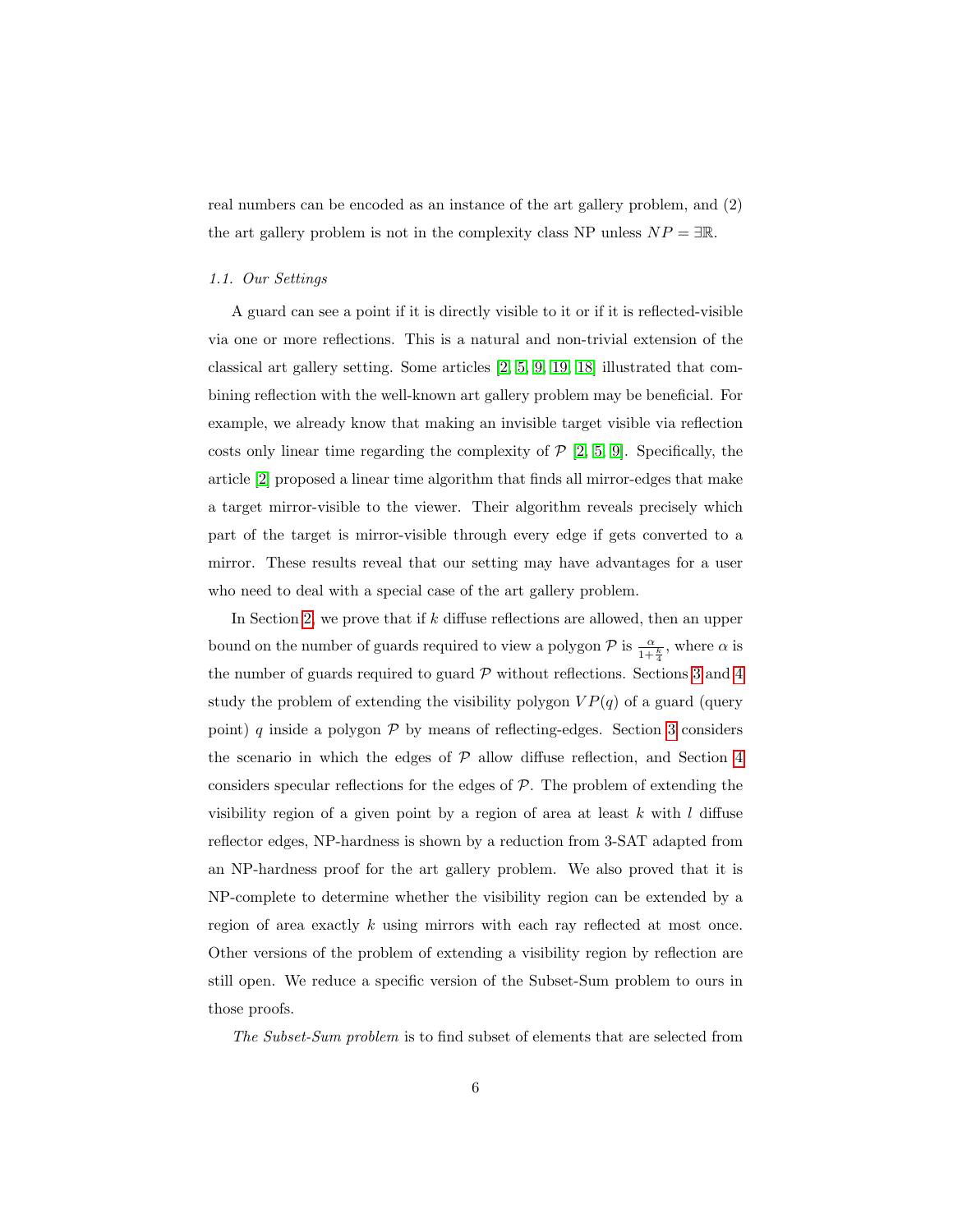a given set whose sum adds up to a given number  $T$ . Here, we consider the set contains non-negative values.

Section [5](#page-20-0) contains more details about the problems stated in sections [3](#page-10-0) and [4,](#page-12-0) also this section covers a discussion on extending visibility polygons inside a weakly visible polygon or a funnel. We define a pseudo-triangle to be the simply connected any three mutually tangent convex sets. A funnel is a pseudo-triangle one side of which has to be only one edge. This side is denoted as the "chord" of the funnel.

Section [6](#page-25-0) illustrates a few applications of the overall problem of extending visibility regions by reflections. Finally, Section [7](#page-27-0) covers a summary discussion about the results presented in the paper.

# <span id="page-6-0"></span>2. Reflective vs Regular Visibility

Under some settings, visibility with reflections can be seen as a general case of regular visibility. For example, consider guarding a polygon  $P$  with vertex guards, where all the edges of the polygons are diffuse reflecting-edges, and r reflections are allowed for each ray. Let  $S$  be the set of guards in an optimal solution, if we don't consider reflection. Consider any guard  $v \in S$ . The visibility polygon  $VP(v)$  of v must have at least one window. Otherwise, v is the only guard of  $P$ . Consider such a window, say,  $w$ . Then there must be another guard  $u \in S$  such that w lies in both  $VP(u)$  and  $VP(v)$ . Then an edge e of  $VP(v)$ adjacent to w must see u. This edge  $(e)$  must also be a polygonal edge since w is constructed. So, v can see u by diffuse reflection through this edge. If u is a convex vertex, then through another diffuse reflection by any of the two incident rays of  $u, v$  can see the whole of  $VP(u)$ .

<span id="page-6-2"></span>**Theorem 1.** If  $P$  (a given polygon possibly with holes) can be guarded by  $\alpha$ guards without reflections, then  $P$  can be guarded by at most  $\lfloor \frac{\alpha}{1+\lceil\frac{r}{4}\rceil}\rfloor$  guards when r diffuse reflections are permitted.

<span id="page-6-1"></span>Proof. To prove this theorem see the following lemmas first: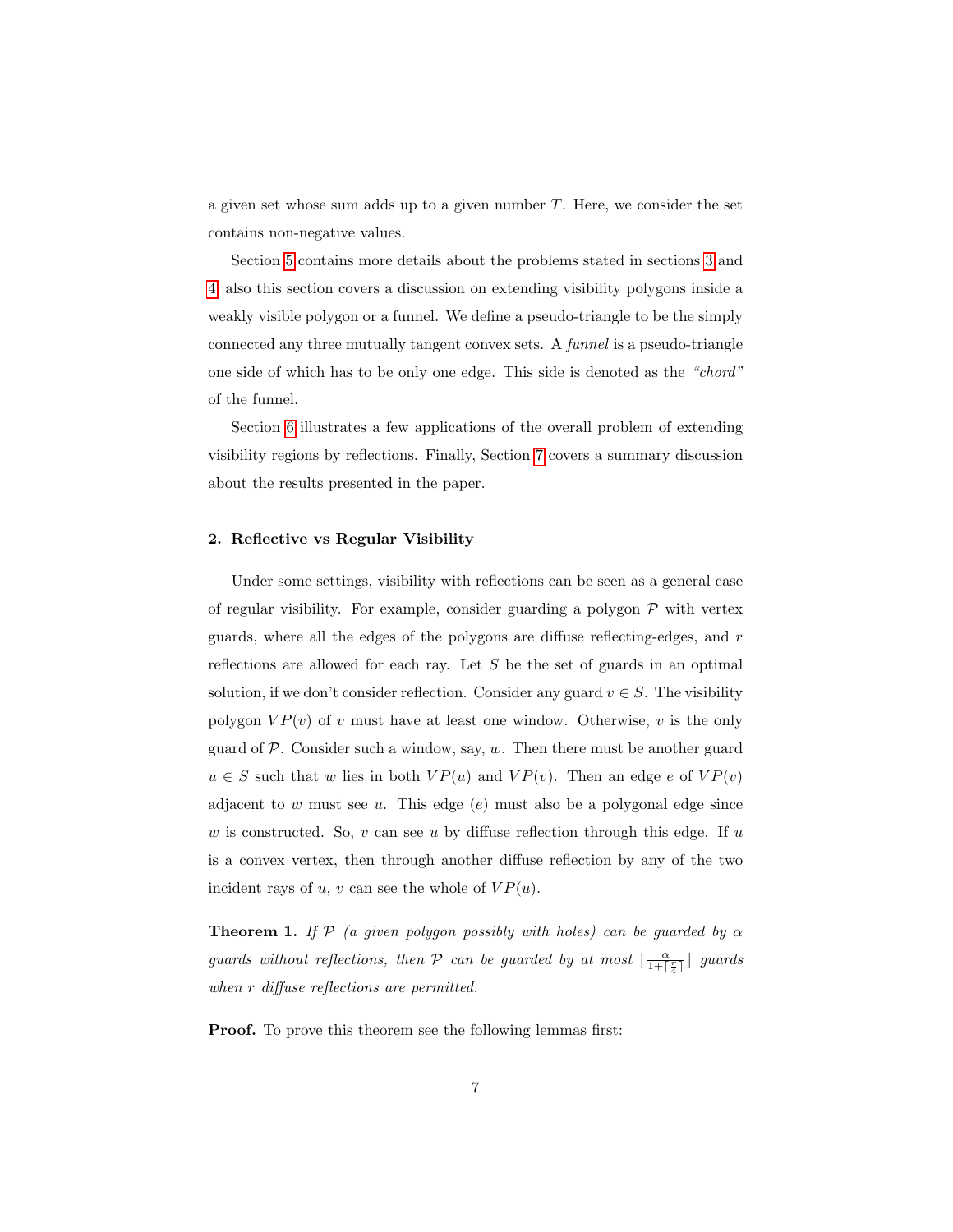**Lemma 2.** If there cannot be a single guard that sees the whole of a polygon P, then for every optimum vertex guard set S guarding P, if  $u \in S$ , then there is a  $y \in S$  such that u and y can see each other through one diffuse reflection. Furthermore, u and y can fully see each other's visibility polygons with four diffuse reflections.

**Proof.** Consider any vertex  $u$  of  $P$ . Since, by our assumption,  $u$  cannot see the whole of  $P$ ,  $VP(u)$  must have a window. This window must intersect the boundary of P to describe a vertex (say, x) of  $VP(u)$  (see Figure [1\)](#page-8-0). Since by definition, visibility polygons are closed regions, the visibility polygon of some other vertex guard (say, y) of  $P$  must contain x and a non-zero region around x. So, making a polygonal edge of  $P$  containing x a reflecting-edge result in a diffuse reflection through which  $u$  can see  $y$ .

Two edges contain the vertex guard  $y$ . Since  $y$  sees a small region around x, x must see a non-zero portion of the interior of at least one of these two edges. If  $x$  sees a non-zero portion of both edges' interiors, then through diffuse reflections on both edges, u sees  $VP(y)$ . Now suppose that x sees a non-zero portion of the interiors of only one edge (say,  $\overline{yc}$ ) containing y. Call the other edge  $\overline{yd}$ , considering a vertex d of  $\mathcal P$  as its other endpoint. Extend the ray  $\overrightarrow{dy}$ . Suppose that  $\overrightarrow{dy}$  hits the boundary of P at a point q (see Figure [1\)](#page-8-0). Then an interior point of the edge containing  $q$ , very near to  $q$ , is visible from the interior of  $\overline{yc}$ . So, by a diffuse reflection through a polygonal edge containing c,  $\overline{yd}$  is visible from u via three diffuse reflections. Hence, by turning  $\overline{yd}$  into a reflecting-edge,  $VP(y)$  becomes visible to u via four diffuse reflections.  $\square$ 

Now we build a graph G as follows. We consider the vertex guards in  $S$  as the vertices of  $G$ , and add an edge between two vertices of  $G$  if and only if the two corresponding vertex guards in  $S$  can see each other directly or through at most one reflection. We have the following Lemma.

## <span id="page-7-0"></span>Lemma 3. The graph G is connected.

**Proof.** Consider any two guards  $g_i$  and  $g_j$  of S. Draw a polygonal path  $\pi$  from  $g_i$  to  $g_j$ . The path begins at  $VP(g_i)$  and ends at  $VP(g_j)$ . Since S sees the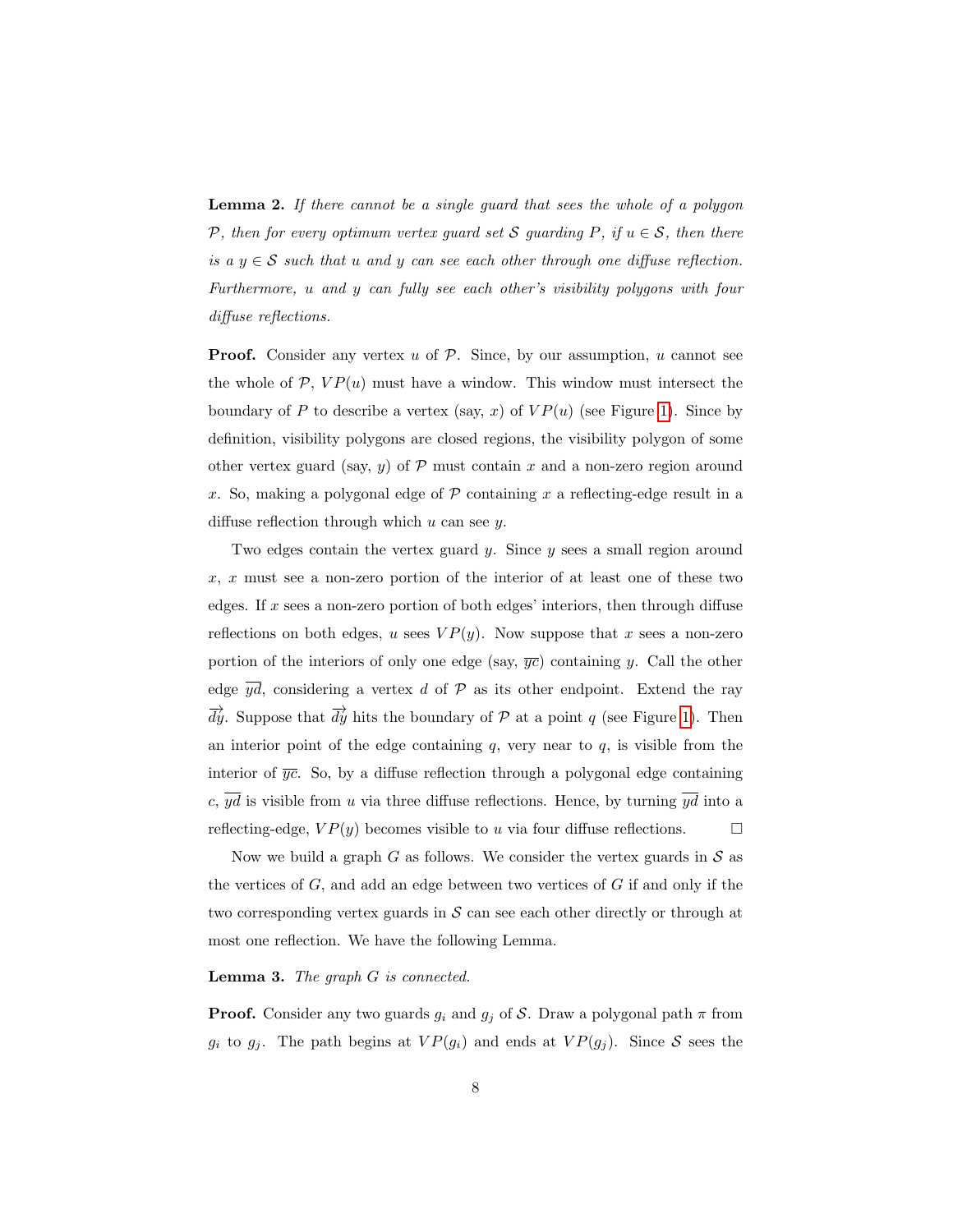

<span id="page-8-0"></span>Figure 1:  $VP(y)$  is visible from u via four diffuse reflections. The reflecting-edges are drawn in red.

whole of  $P$ ,  $\pi$  always travels through the visibility polygon of some or the other guard in S. Then  $\pi$  can travel through two neighboring visibility polygons if and only if it travels through their intersection. This means, by Lemma [2](#page-6-1) and the definition of G, that if  $\pi$  travels consecutively through the visibility polygons of two guards in  $S$ , then the corresponding vertices are adjacent in  $V$ . Thus, there is a graphical path between every pair of vertices in G. So, G is connected.  $\Box$ 

Consider any optimum solution  $S$  of the Art Gallery Problem on the polygon P, where  $|S| = \alpha$ . Build a graph G with the vertex guards in S as its vertices, and add an edge between two vertices of  $G$  if and only if the two corresponding vertex guards in  $S$  can see each other directly or through at most one reflection. Due to Lemma [3,](#page-7-0)  $G$  is connected. Find a spanning tree  $T$  of  $G$  and root it at any vertex. Denote the  $i^{th}$  level of vertices of T by  $L_i$ . Given a value of k, divide the levels of T into  $1 + \lfloor \frac{k}{4} \rfloor$  classes, such that the class  $\mathcal{C}_i$  contains all the vertices of all levels of T of the form  $L_{i+x(1+\lfloor\frac{k}{4}\rfloor)}$ , where  $x \in \mathbb{Z}_0^+$ . By the Pigeon Hole Principle, one of these classes will have at most  $\lfloor \frac{\alpha}{1+\lceil} \rfloor$  $\frac{\alpha}{1+\lceil \frac{k}{4}\rceil}$  vertices. Again, by Lemma [2,](#page-6-1) given any vertex class  $\mathcal C$  of T, all of  $\mathcal P$  can be seen by the vertices of  $P$ . The theorem follows.

Corollary 4. The above bound holds even if the guards are allowed to be placed anywhere on the boundary of the polygon.

Proof. The proof follows directly from the proof of Theorem [1](#page-6-2) since Lemmas [2](#page-6-1) and [3](#page-7-0) are valid for boundary guards as well.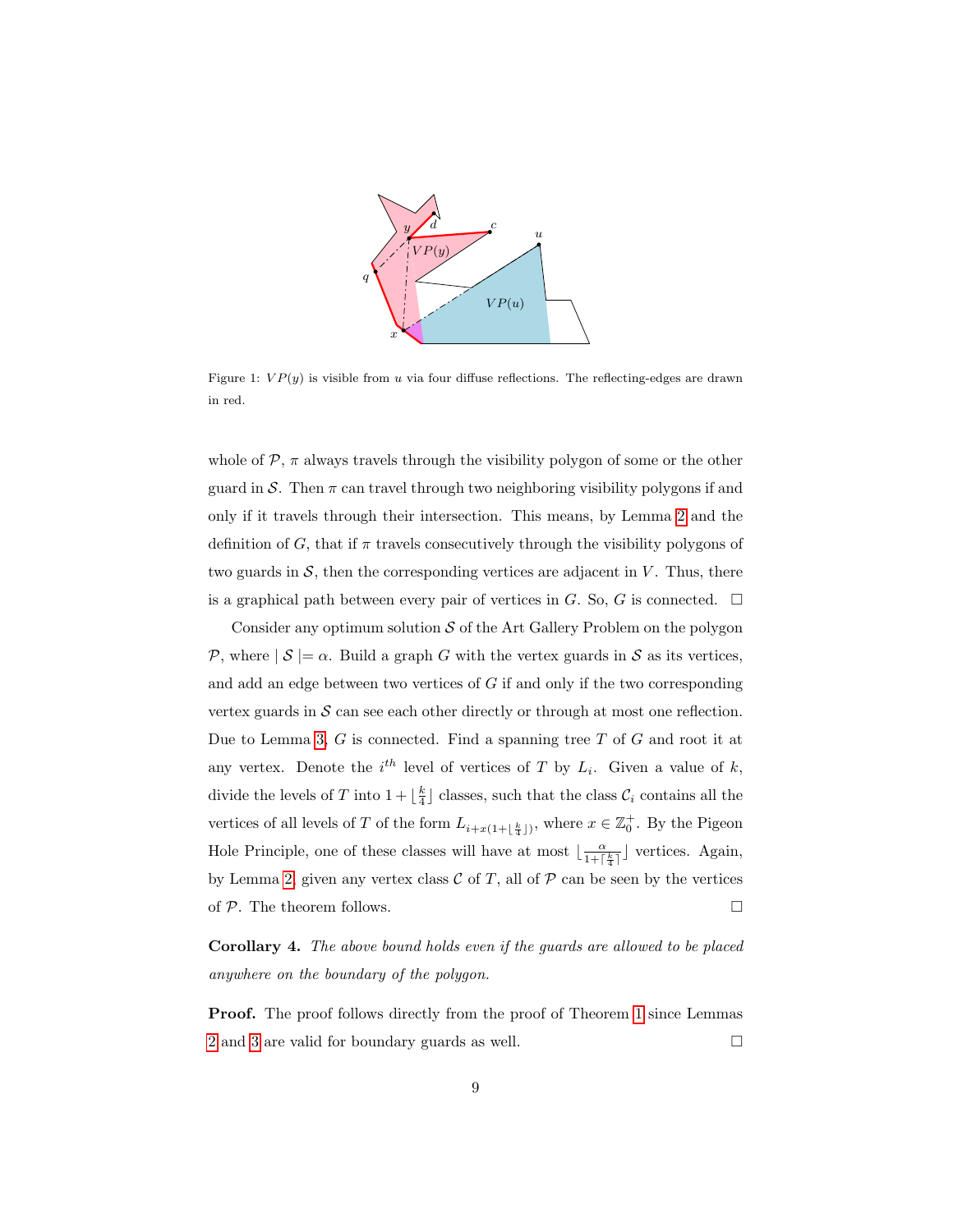However, this bound does not hold in the case of point guards. See Figure [2.](#page-9-0) The two guards, colored red, see the whole of the polygons. Clearly, if we seek to replace them with one guard and allow one reflection, then the new guard must lie somewhere near the polygon's lowest vertex. From there, it can see both the red guards. On the left and right sides of the red guards are two funnels whose apices are visible only from certain edges of their respective opposite funnels. These edges are not visible to any point near the lowest vertex of the polygon. So, it is impossible for only one guard to see the whole polygon through one reflection. For any given k, the funnels can be made narrower so that even  $k$ reflections are not enough to see the whole polygon.



<span id="page-9-0"></span>Figure 2: Two point guards cannot be replaced by one despite allowing reflections.

To find an approximate solution to the vertex guard problem with k diffuse reflections, we have a straight-forward generalization of Ghosh's discretization algorithm in [\[11\]](#page-29-6).

Theorem 5. For vertex guards, the art gallery problem considering k-reflection, for both the diffuse and specular reflection are solvable in  $O(n^{4k})$  time giving an approximation ratio of  $O(\log n)$ .

Proof. We begin by drawing all possible windows and decomposing the polygon into convex polygons, as in [\[11\]](#page-29-6). Denote the set of these convex polygons by  $R_0$ . Denote the set of vertices of these convex polygons of  $R_0$ , that lie on the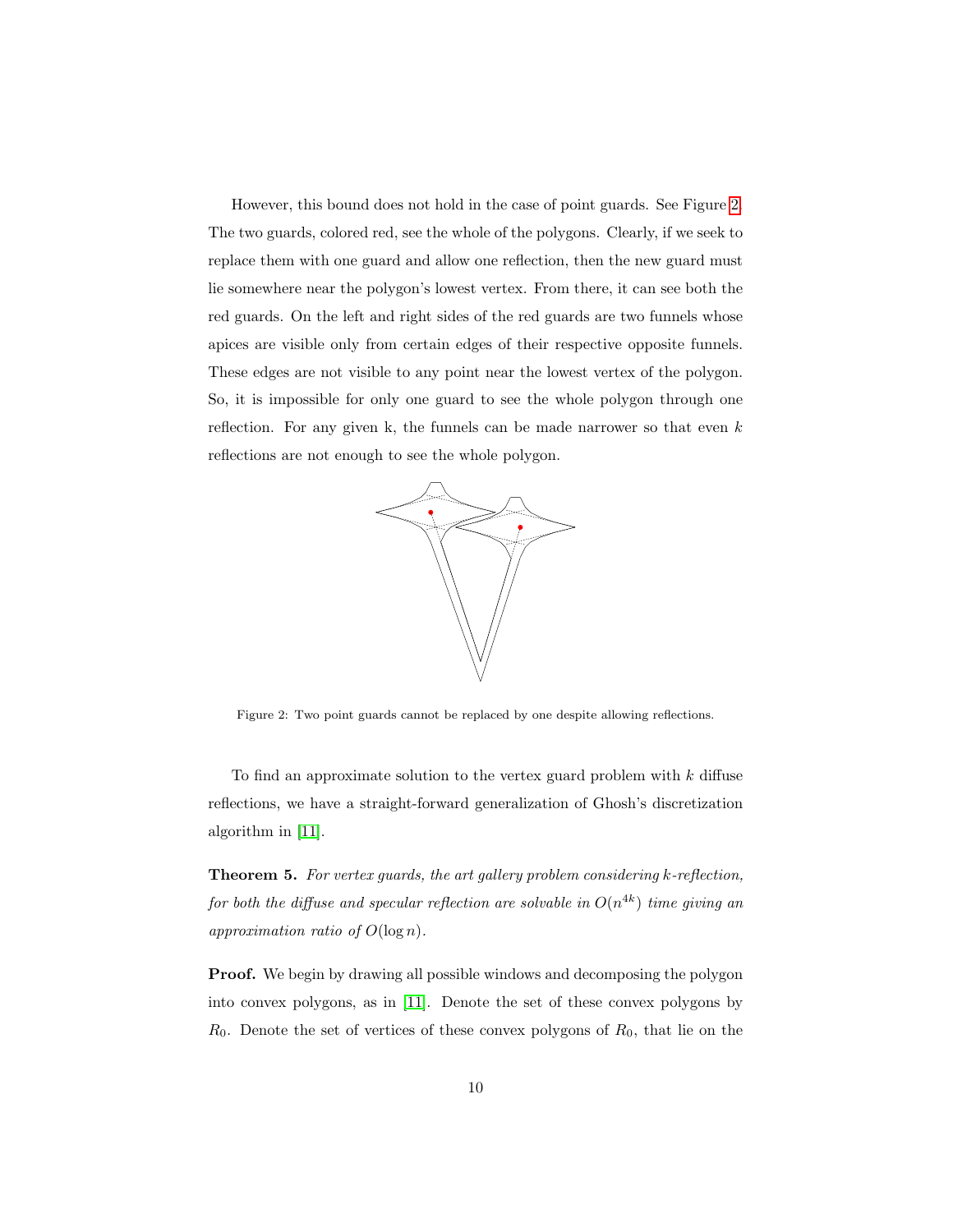boundary of  $P$  by  $Q_0$ . Note that in the initial step, zero diffuse reflections are concerned. In the next step, allow a single diffuse reflection for each ray. Each vertex's visibility polygons are extended and have new points on the boundary of  $P$  as their vertices. Join all such pairs of vertices, whenever possible, by drawing windows, to get a new larger set of convex polygons. Denote the set of convex polygons so obtained by  $R_1$ , and the set of all their vertices lying on the boundary of  $P$  by  $Q_1$ . Analogously, we associate with i diffuse reflections the sets  $R_i$  and  $Q_i$ .

For k diffuse reflections, as before, draw all possible windows from  $Q_{k-1}$ and compute the minimal convex polygons formed as a result. Note that this operation takes  $O(|Q_{k-1}|^4)$  time. Update  $R_{k-1}$  to  $R_k$  and then update  $Q_{k-1}$ to  $Q_k$  by updating their constituent convex polygons and their vertices lying on the boundary of  $P$ , respectively. The new cardinalities of  $R_k$  and  $Q_k$  are at most the cardinalities of  $R_{k-1}$  and  $Q_{k-1}$  raised to the powers of 4 and 2, respectively. Hence, by the argument in [\[11\]](#page-29-6), the algorithm takes a total time of  $O(n^{4k})$  and gives an approximation ratio of  $O(\log n)$ .

# <span id="page-10-0"></span>3. Expanding at least  $k$  units of area

In this section, we modify the reduction of Lee and Lin [\[27\]](#page-31-2) and use it to prove that the problem of extending the visibility region of a given point by a region of area at least  $k$  (a given amount) with the minimum number of reflecting-edges is NP-hard. We assume that all edges of the polygon are reflecting-edges, but only some pre-specified edges can make an invisible region (a spike) entirely reflection-visible to the viewer (reflecting-edges). The correct subset of these reflecting-edges is the optimal solution for the problem and a corresponding 3-SAT instance.

The 3-SAT problem is defined like this; Given a boolean formula in conjunctive normal form, with each clause having exactly three variables, can any assignment of the variables satisfy the formula? In our reduction,, we assume that clauses with one variable and its complement, and also clauses with two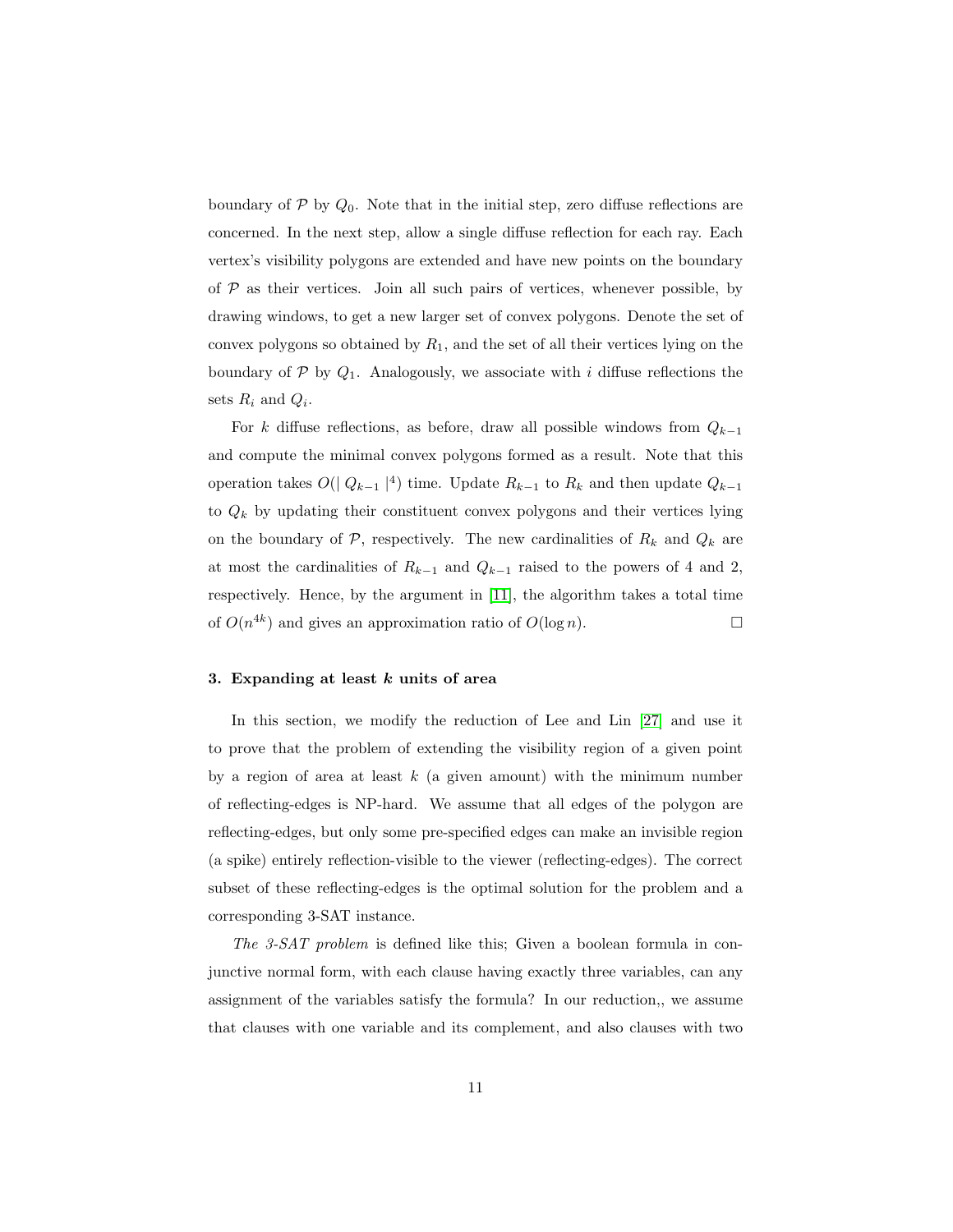variables have already been removed.

The specular-reflection cases of the problem are still open. However, it was shown by Aronov [\[18\]](#page-30-3) in 1998 that in such a polygon that all of its edges are mirrors, the visibility polygon of a point can contain holes. And also, when we consider at most  $r$  specular reflections for every ray, we can compute the visibility polygon of a point inside that within  $O(n^{2r} \log n)$  of time complexity and  $O(n^{2r})$  of space complexity [\[19\]](#page-30-4).

# 3.1. Diffuse reflections

**Theorem 6.** Given a simple polygon  $P$ , and a query point q inside the polygon, can l of the edges of the polygon be turned to reflecting-edges so that the area added to  $VP(q)$  through a single diffuse-reflection is at least k units?

Claim: The problem is NP-hard, and so is its multiple reflection version.

Proof. The construction uses the method of reduction of the 3-SAT problem to the Art gallery problem with vertex guards, by Lee et al [\[27\]](#page-31-2). In the original reduction, for a given 3-SAT formula with  $n$  variables and  $m$  clauses, a simple polygon was constructed, which would require a minimum of exactly  $n+3m+1$ vertex-guards to be completely seen if and only if the given 3-SAT formula was satisfiable.

In the original construction, there are several spikes, for which it would be necessary to turn certain vertices into vertex-guards if the whole polygon is to be made visible from only  $n+3m+1$  vertices. We call these the *candidate-vertices*. In our construction, we replace the candidate-vertices for vertex-guards with small edges that we call *reflecting-edges*. These are marked in red in [Figure 8.](#page-23-0) We also need an extra reflecting-edge at the top-left corner of the polygon, required to see the main rectangular region (the region that contains  $q$ ) so that the query point  $q$  sees both the whole surfaces of the rectangular regions and all corresponding reflecting-edges. We set  $k$  to be the difference between the area of the polygon and the area of  $VP(q)$ . Based on the analysis used in [\[27\]](#page-31-2), this makes the polygon to require  $l = n + 3m + 1$  reflecting-edges to be covered if and only if the given 3-SAT formula is satisfiable.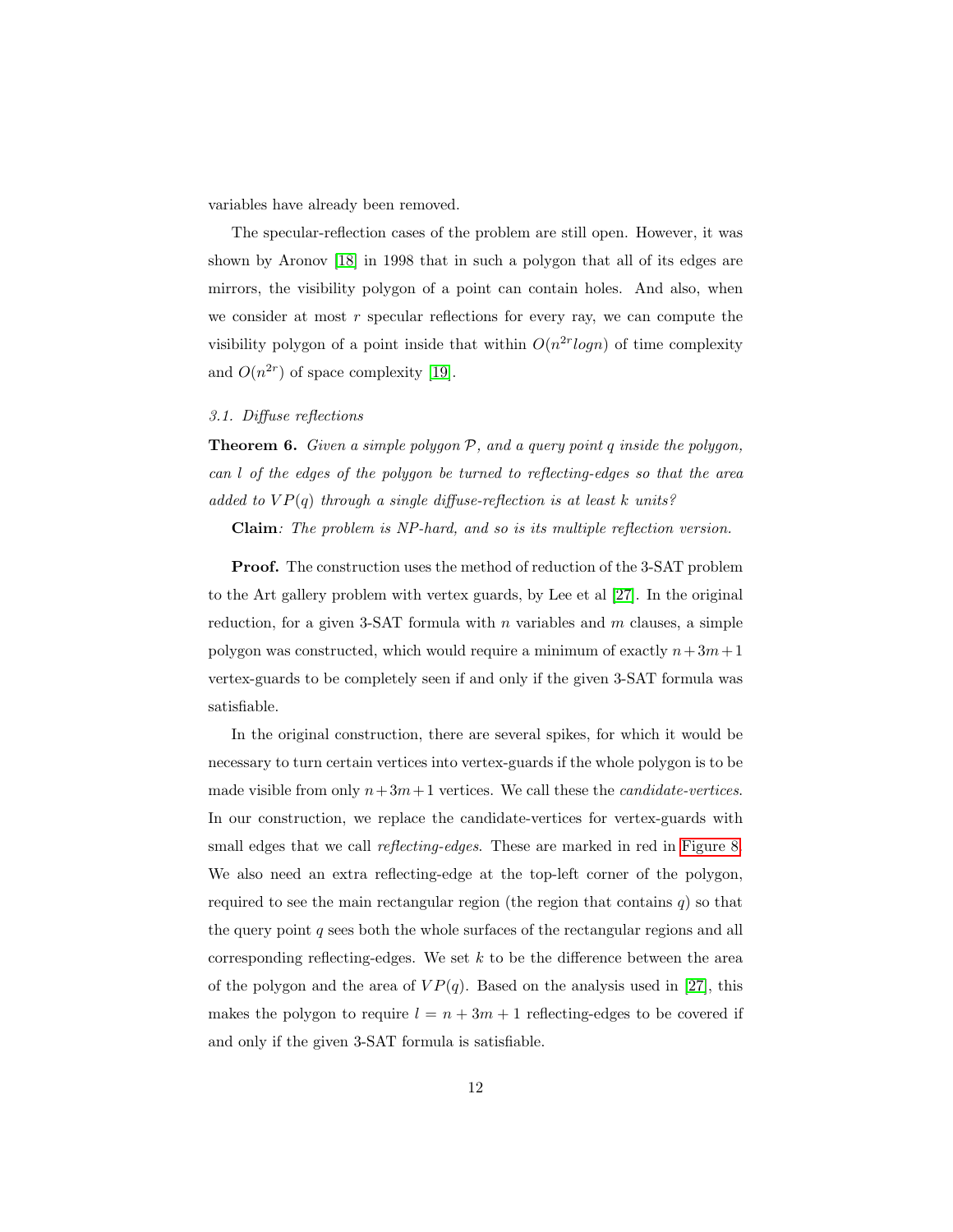

Figure 3: Modified-Art-Gallery-polygon. The red edges are reflecting-edges. These reflectingedges can reflect light only to their front side.

# 3.1.1. Multiple reflections

Since there are some areas which we can make visible just through the specified reflecting-edges, which we should choose to expand the visibility polygon at least  $k$  units of area–no matter how many reflections are allowed–these minimum number of reflecting-edges are required to get to at least k units. Therefore, the previous reduction works in the case of multiple reflections, too.  $\Box$ 

In Subsection [5.1,](#page-20-1) we investigate more details about visibility via diffuse reflection. We consider a funnel or a weak visible polygon as the given polygon  $P$ , and the problem is to extend visibility polygons via the minimum number of diffuse-reflections. We will show that a constant number of reflections is enough for any query point inside  $P$  to be capable of seeing the whole polygon.

# <span id="page-12-0"></span>4. Expanding  $VP(q)$  by exactly k square units

<span id="page-12-1"></span>We begin this section by the following theorem, and the whole section covers the proof of this theorem.

**Theorem 7.** Given a simple polygon  $P$ ,  $q \in P$ , and an integer  $k > 0$ , the problem of choosing m reflecting-edges of  $P$  in order to expand  $VP(q)$  exactly k sq. units of area is NP-complete in the following cases:

- 1. Specular-reflection where a ray can be reflected only once.
- 2. Diffuse-reflection where a ray can be reflected any number of times.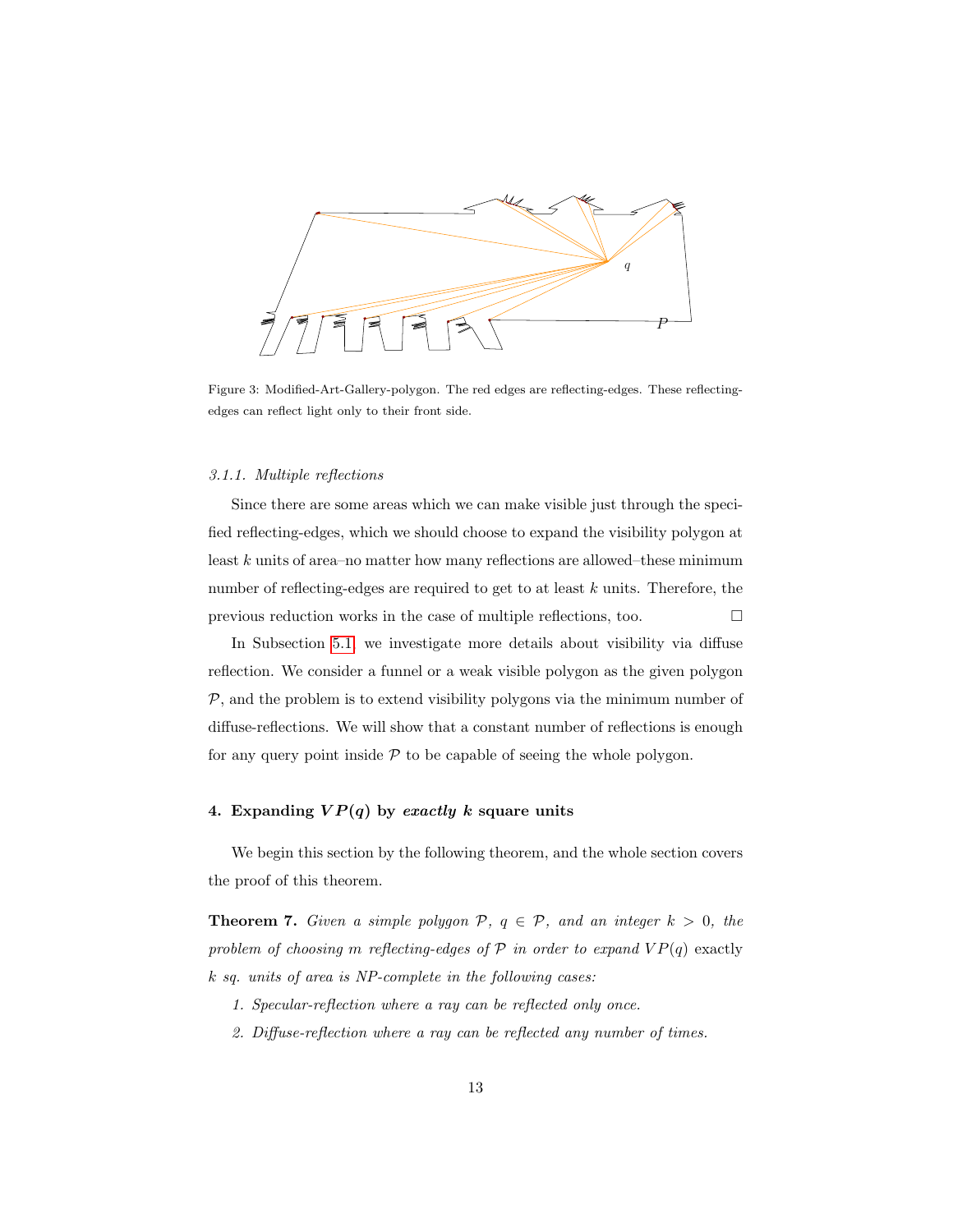Clearly, it can be verified in polynomial time if a given solution adds precisely k units to  $VP(q)$ . Therefore, the problem is in NP.

Consider an instance of the Subset-Sum problem  $(InsS)$ , which has  $val_1, val_2$  $..., val_n$  non-negative integer values, and a target number  $\mathcal{T}$ . The Subset-Sum problem is to look for a subset of these values, such that the sum of its constituent elements equals to  $\mathcal T$ . The Subset-Sum problem is known to be NPcomplete.

In the following subsections, we will show that the Subset-Sum problem is reducible to this problem in polynomial time. Thus, we deduce that our problem in the cases mentioned above is NP-complete.

#### <span id="page-13-0"></span>4.1. NP-hardness for specular reflections

The reduction polygon  $P$  consists of two rectangular chambers attached side by side. The chamber to the right is taller, while the chamber to the left is shorter but quite broad. The query point  $q$  is located in the right chamber (see [Figure 4\)](#page-14-0). The left chamber has left-leaning triangles attached to its top and bottom edges. In the reduction from Subset Sum, the areas of the bottom spikes correspond to the weights of the sets (the values of  $InSS$ ). The top triangles are narrow and have negligible areas. Their main purpose is to house the edges which may be turned into reflecting-edges so that  $q$  can see the bottom spikes.

To describe the construction formally, consider InSS. Denote the value of the *i*<sup>th</sup> set by  $val(i)$  and the sum of the values till the *i*<sup>th</sup> set,  $\sum_{k=1}^{i} val(k)$ , by  $sum(i)$ . We construct the reduction polygon in the following steps:

- 1. Place the query point  $q$  at the origin  $(0, 0)$ .
- 2. Consider the x-axis as the bottom edge of the left rectangle.
- 3. Denote the left, right and bottom points of the  $i^{th}$  bottom spike by  $llt(i)$ , rlt(i) and blt(i) respectively. Set the coordinates for  $llt(i)$  at  $(i+2(sum(i-$ 1), 0),  $rlt(i)$  at  $(i+2(sum(i)), 0)$ , and those for  $blt(i)$  at  $(i+2(sum(i)), -1)$ .
- 4. The horizontal polygonal edges between the top triangles are good choices for mirrors, so we call them  $mirror-edges$ . The  $i<sup>th</sup>$  mirror-edge lies between the  $(i-1)$ <sup>th</sup> and  $i$ <sup>th</sup> top spikes. Denote the left and right endpoints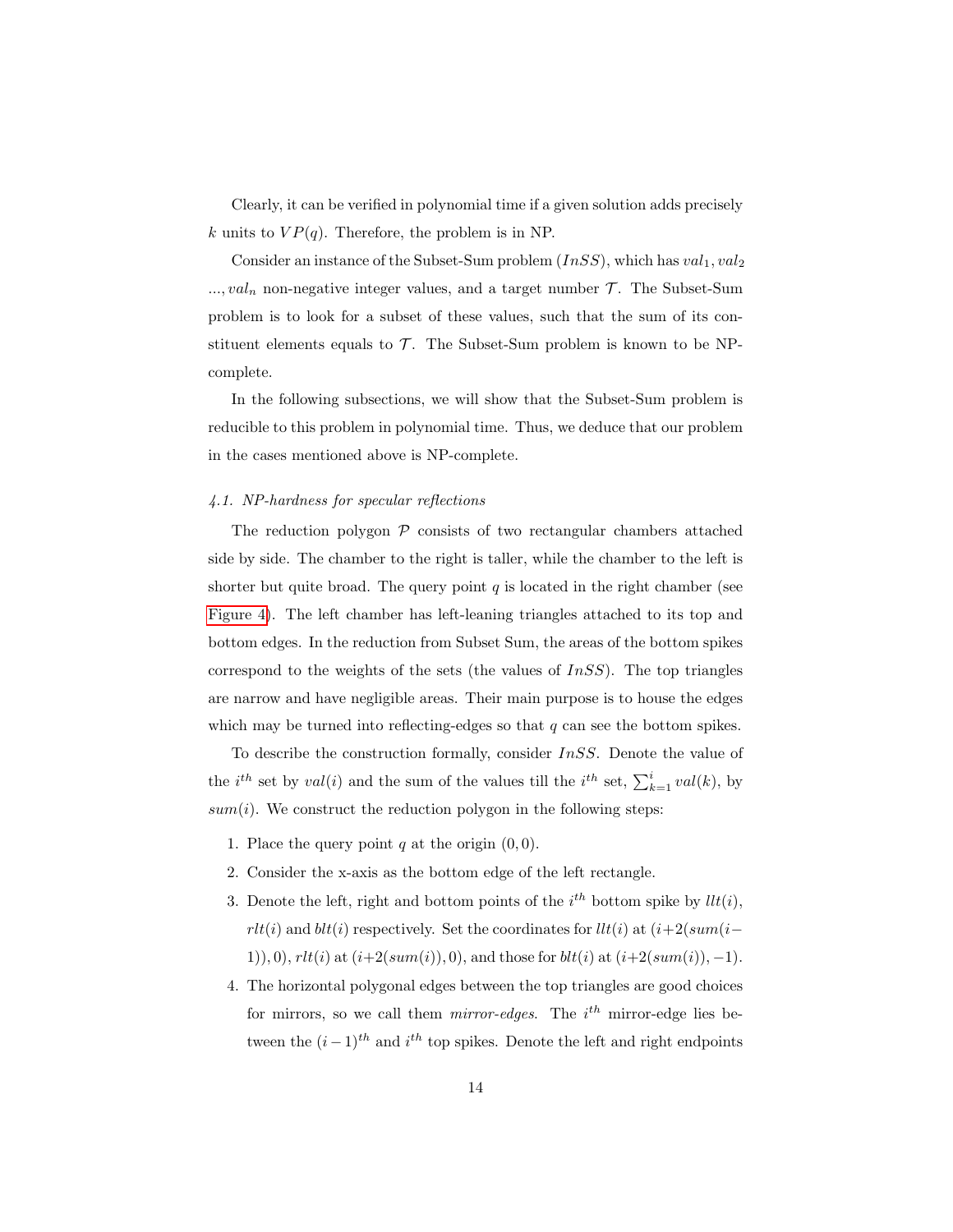of the  $i^{th}$  mirror-edge by  $lm(i)$  and  $rm(i)$  respectively. Set the coordinates of  $lm(i)$  at  $\left(\frac{(i+2(sum(i-1)))}{2}, 2(sum(n) + n)\right)$ , and those of  $rm(i)$  at  $\left(\frac{\left(i+2\left(sum(i)\right)\right)}{2}\right)$  $\frac{u(m(v))}{2}, 2(sum(n) + n)).$ 

5. Denote the topmost point of the  $i<sup>th</sup>$  top spike by  $ut(i)$  and set its coordinates at  $\left(\frac{(i+2(sum(i)))}{2}, 4(sum(n) + 2n)\right)$ .

See [subsection 5.3](#page-23-1) to see more properties of the above-mentioned reduction.



<span id="page-14-0"></span>Figure 4: Two main components of the reduction polygon is illustrated.

# <span id="page-14-1"></span>4.2. NP-hardness for diffuse reflections

The diffuse case is where the angle between the incident and reflected ray may assume all possible values between 0 and  $\pi$ . Considering diffuse reflection, since rays can be reflected into wrong spikes (a spike which should get reflection-visible via another reflecting-edge) the previous reduction does not work. Considering multiple plausible reflections, the problem becomes even harder. These rays have to be excluded by an appropriate structure of the polygonal boundary.

The construction presented in this subsection works in the case of multiple reflections, too. Again we reduce the Subset-Sum problem to our problem.

As before, we place the query point  $q$  at the origin,  $(0, 0)$ . The main polygon  $P$  used for the reduction is primarily a big rectangle, with around two thirds of it being to the right of  $q$  (see [Figure 5\)](#page-15-0). On top of this rectangle are n "double triangle" structures. Each double triangle structure consists of triangles sharing some of their interiors. The lower among these two triangles, referred to as the second triangles, are right angled, and have their base on the main rectangle, with their altitude to the right, and hypotenuse to the left. The upper triangle,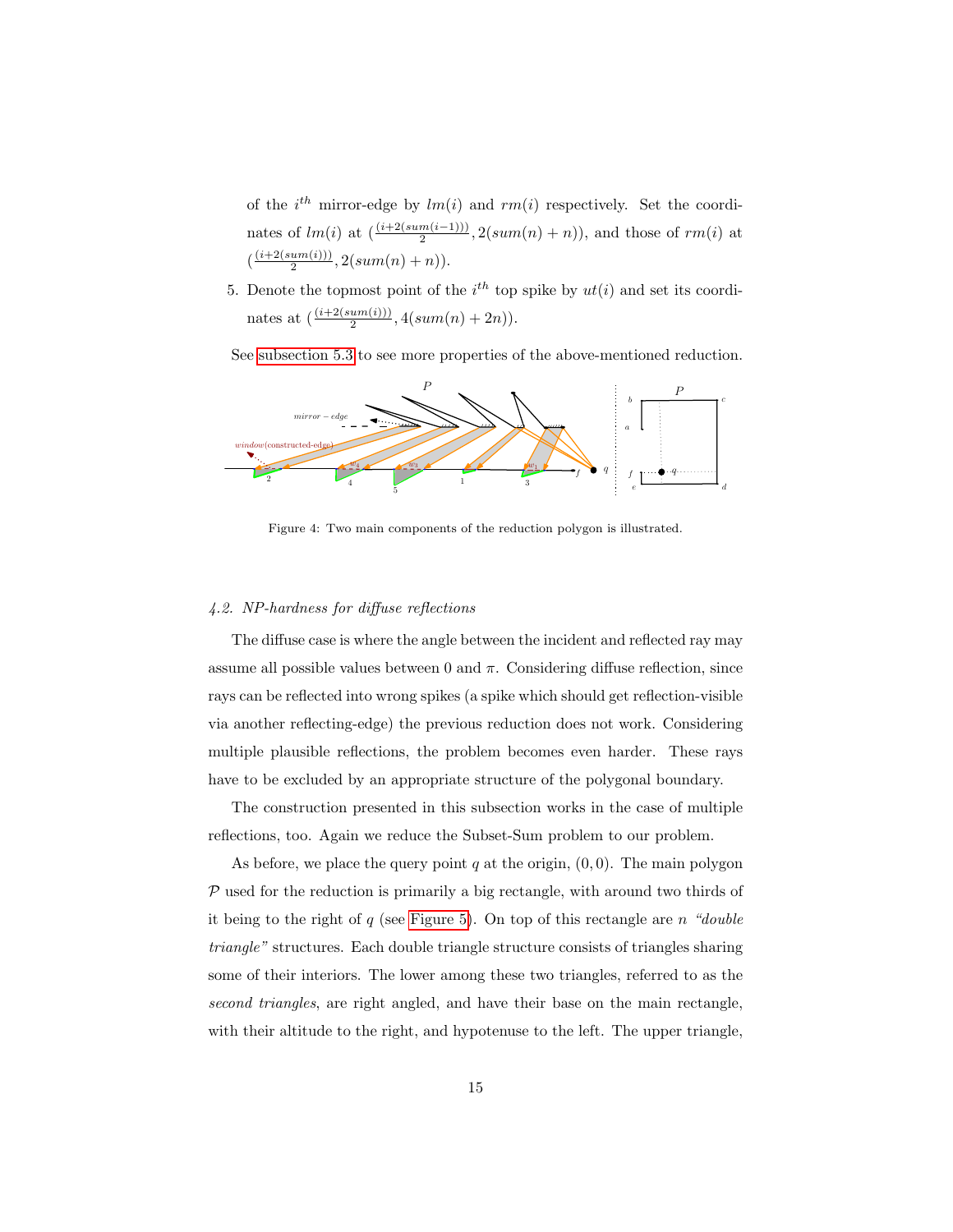

<span id="page-15-0"></span>Figure 5: A schema of the reduction polygon. The main polygon is a rectangle, with gadgets on its top edge. The green region plus the grey region are in one triangle which its surface area equals to a value of InSS.

referred to as the "top triangle", is inverted, i.e., its base or horizontal edge is at the top. One of its vertices is the top vertex of the second triangle, and another of its vertices merges into the hypotenuse of the second triangle. Its third vertex juts out far to the left, at the same vertical level of the top vertex of the second triangle, making the top triangle a very narrow triangle. The area of the top triangle equals to the value of the *i*th set in the Subset-Sum problem  $(val_i)$ .

Formally, denote the *i*th top and second triangles by  $T_i$  and  $S_i$  respectively. Denote the top, left and right vertices of  $S_i$  by  $tS_i$ ,  $lS_i$  and  $rS_i$  respectively. Denote the sum of values of all subsets of the Subset-Sum problem by  $\sigma$ . In general, the triangle  $S_i$  has a base length of i units, and its base is  $2n^2\sigma$  units distance away from those of  $S_{i-1}$  and  $S_{i+1}$ . Therefore the coordinates of  $lS_i$  and  $rS_i$  are given by  $((2n^2\sigma)\frac{i(i+1)}{2} - i, n^2(n+1)\sigma)$  and  $((2n^2\sigma)\frac{i(i+1)}{2}$  $\frac{+1)}{2}$ ,  $n^2(n+1)\sigma$ ) respectively. For any vertex  $v$  of the reduction polygon, let us denote the  $x$  and y coordinates of v by  $x(v)$  and  $y(v)$  respectively. The vertex  $tS_i$  is obtained by drawing a ray originating at  $q$  and passing through  $lS_i$ , and having it intersect with the vertical line passing through  $rS_i$ . This point of intersection is  $tS_i$  with coordinates  $(x(rS_i), n^2(n+1)\sigma + \frac{n^2(n+1)\sigma}{x(lS_i)})$  $\frac{(n+1)\sigma}{x(lS_i)}$ ).

Denote the leftmost and bottom-most vertices of  $T_i$  by  $lT_i$  and  $bT_i$  respectively. Recall that  $bT_i$  lies on the hypotenuse of  $T_i$ , and  $lT_i$  has the same y-coordinate as  $tS_i$ . Moreover, we place  $bT_i$  in such a way, that the sum of the total regions of all top triangles seen from the base of the main rectangle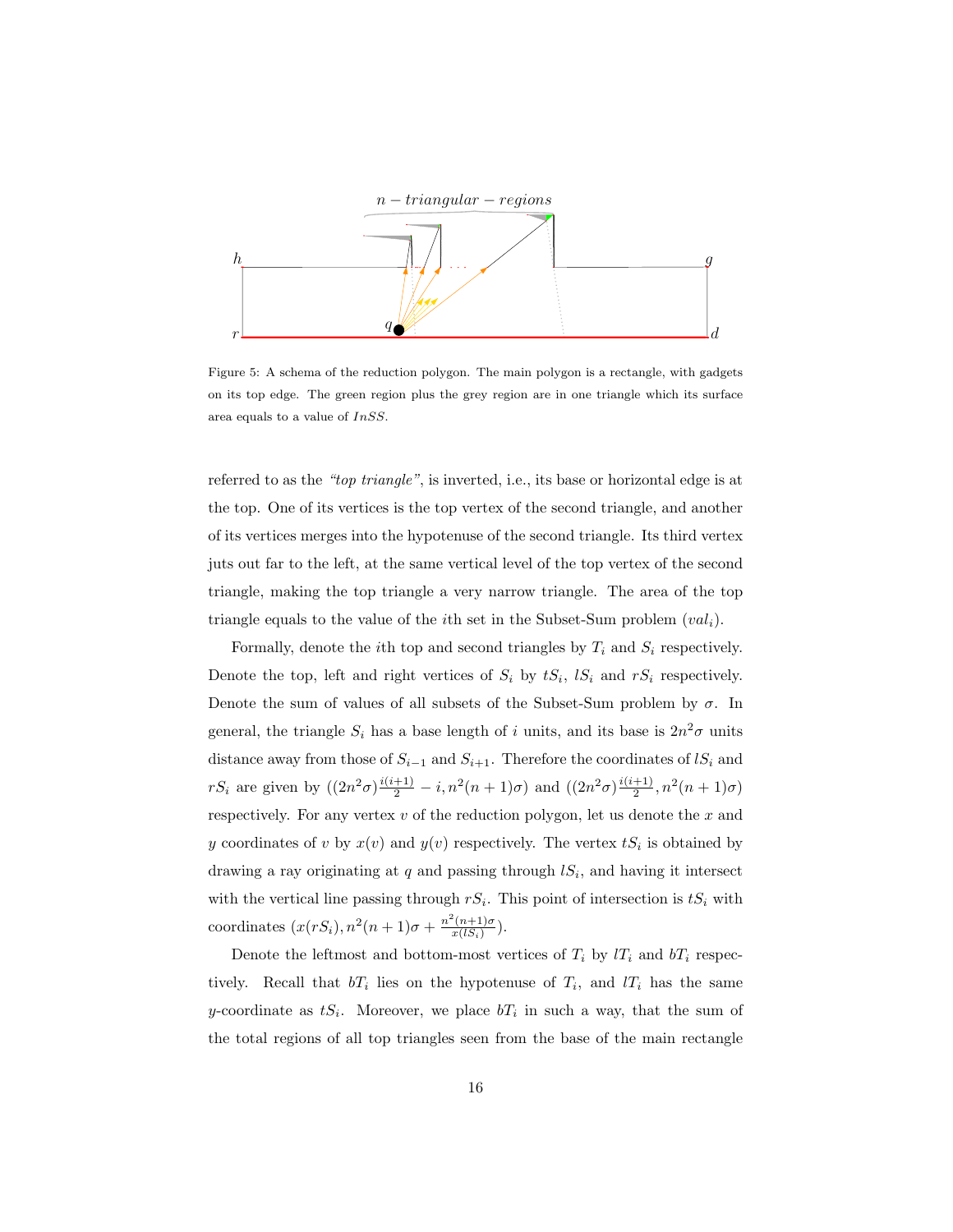(the rd edge) is less than 1. Intuitively,  $bT_i$  divides the hypotenuse of  $S_i$  in the  $n^2 - 1$ : 1 ratio. Accordingly, the coordinates of  $bT_i$  are:  $(1 + \frac{i(i-1)}{2} + (n^2 1) \frac{(x(tS_i) - x(lS_i))}{(n^2)}$ ,  $n + (n^2 - 1) \frac{(y(tS_i) - y(lS_i))}{(n^2)}$ .

Next we set coordinates of  $l_i$  to have the total area of  $T_i$  equal the value of the *i*th subset. Denote the value of the *i*th subset by  $val_i$ . Then, the coordinates of lT<sub>i</sub> are given by  $(x(tS_i) - 2\frac{val_i}{y(tS_i) - y(bT_i)}, y(tS_i))$ . Finally, the coordinates of the four vertices of the main rectangle holding all the double triangle gadgets, are given by  $(-x(rS_n), n^2(n+1)\sigma)$ ,  $(-x(rS_n), -1)$ ,  $(2(x(rS_n))$ , -1) and  $(2(x(rS_n)), n^2(n+1)\sigma).$ 

**Lemma 8.** The reduction stated in subsection  $4.2$  proves that the problem of adding exactly k units of area to a visibility polygon via only a single reflection per ray, is NP-complete. The reduction polygon has rational coordinates with size polynomial with respect to n.

**Proof.** We consider a Subset-Sum problem  $InSS$  on n subsets, and construct the polygon  $P$  as mentioned in [subsection 4.2.](#page-14-1)

Firstly, it is easy to see that the coordinates are rational and linear in terms of *n*. This is because  $InSS$  has a representation linear in *n*, and each double triangle gadget is derived by computing a sum of order  $n^4InSS$ , and using only a constant number of the intersection of lines or rays passing through such points. Therefore, polygon  $P$  can be constructed in polynomial time.

Before proceeding further, we prove that the area of  $T_i$  is  $val_i$  square units. The length of the base of  $T_i$  is  $|x(lt_i) - x(ts_i)|$ , and its altitude is  $|y(ts_i) - y(ts_i)|$  $y(bt_i) \mid$ . So, the area of  $T_i$  is given by

$$
\frac{1}{2} | (x(lt_i) - x(ts_i))(y(ts_i) - y(bt_i)) |
$$
  
= 
$$
\frac{1}{2} | (x(ts_i) - 2 \frac{val_i}{(y(ts_i) - y(bt_i))} - x(ts_i))(y(ts_i) - y(bt_i)) |
$$
  
= 
$$
val_i.
$$

To show that  $P$  is a simple polygon, it is enough to show that no top triangle  $T_i$  intersects with  $T_j$  or  $S_j$  where  $i \neq j$ . Due to the relative positions of consecutive double triangles, it suffices to show that the  $x$  coordinate of  $lt_i$  is greater than the x coordinate of  $ts_{i-1}$ . To show this, we first prove that the height of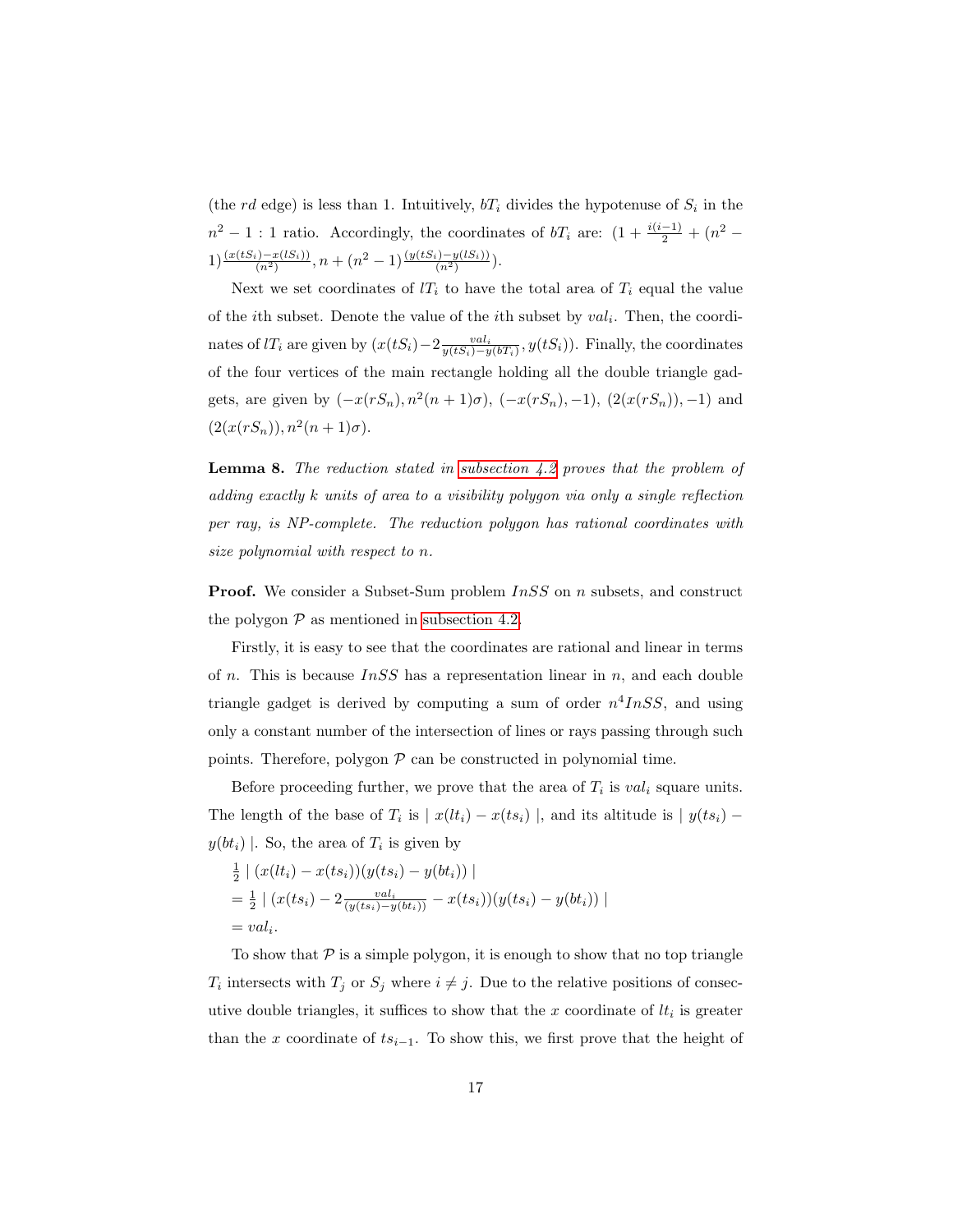each second triangle is greater than 1. Due its coordinates, triangle  $S_i$  is similar to the triangle formed by the points  $ls_i$ , q and the point with coordinates  $(x(ls<sub>i</sub>), 0$ . Therefore the altitude of  $S<sub>i</sub>$  is

$$
i(n^2(n+1)\sigma)/((2n^2\sigma)\frac{i(i+1)}{2}-i)
$$
  
=  $n/(i+1-\frac{2}{n^2\sigma})$  which is always at least 1.

This means that the altitude of  $T_i$  is at least  $\frac{1}{n^2}$ , implying that the length of the base of  $T_i$  is at most  $(2n^2) val_i$ . Since the right vertices of consecutive second triangles are a distance  $2n^2\sigma$  units apart, this implies that  $T_i$  can never intersect with  $T_{i-1}$  or  $S_{i-1}$ .

We now show that if there is a solution for a given k in  $InSS$ , then there is a solution for k in  $P$ , i.e. it is possible to extend the visibility polygon of q in  $P$  by exactly k square units through single reflections of rays. But this follows readily from the fact (proved above) that each  $T_i$  has an area of  $val_i$ , because due to this, if the *i*th subset is chosen in a solution of  $InSS$ , we can make the altitude of  $S_i$  a reflective edge in the corresponding solution for  $P$ , and have q see an extra area of k square units.

We finally show the opposite direction, i.e. if there is no solution for a given  $k$ in  $P$ , then there will be no solution for k in  $InSS$  either. To show this, it suffices to prove that the sum over the portions of all top triangles seen by the base of the main rectangle, is a fraction less than one. This works because the only regions that  $q$  does not see directly are the top triangles, and there are only two ways of q seeing the top triangles; either q sees them whole via a reflection on the altitude of the corresponding second triangle, or just partially via a reflection on the base of  $P$ . The left and right sides of the main rectangle constituting  $P$ cannot see any  $T_i$  due to their faraway x-coordinates. So, excluding the unique and trivial case where the altitude of each  $S_i$  is chosen, choosing the base of  $P$  as a reflecting-edge always yields a fractional value of the extra area added, which contradicts the integral value of  $k$ .

Consider any  $S_i$ . Let the point on the altitude of  $S_i$  sharing the same y coordinate as  $bt_i$  denoted by  $a_i$ . Consider the small triangle formed by these two points and  $ts_i$  and denote it by  $U_i$ . Naturally, the base of  $U_i$  is parallel to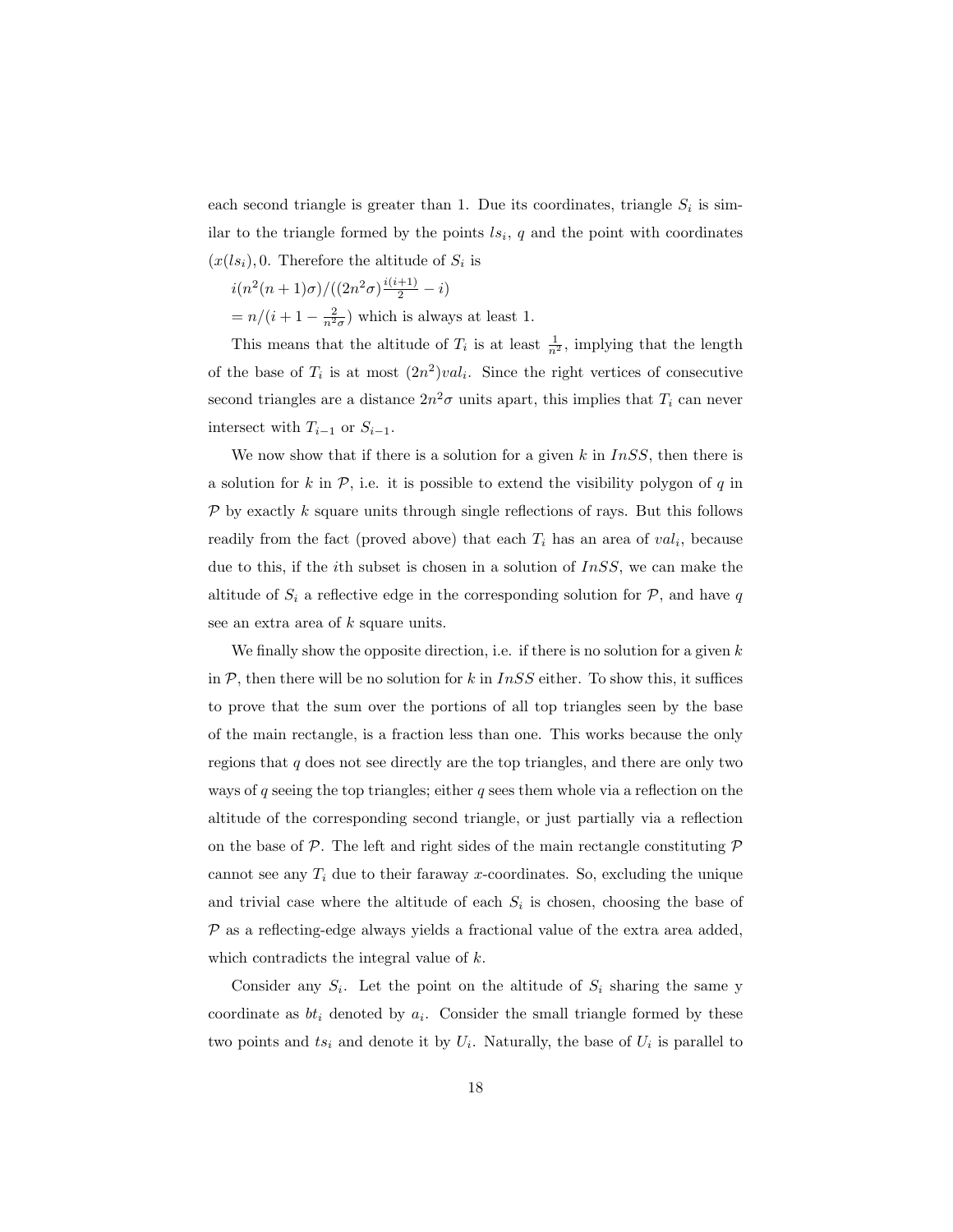the base of  $S_i$ , since both are parallel to the x - axis. Again, since the ratio between  $\overline{ts_ibt_i}$  and  $\overline{ts_ils_i}$  is  $1:n^2$ , the ratio between the areas of  $U_i$  and  $S_i$  must be  $1:n^4$ .

Our computations above show that the area of any  $S_i$  is  $\frac{n i}{2(i+1-\frac{2}{n^2\sigma})}$ , upper bounded by  $n/2$ . Therefore the total area of  $U_i$  for all second triangles is upper bounded by  $n(\frac{1}{n^4})(\frac{n}{2}) = \frac{1}{2n^2}$ . It follows from basic geometrical considerations that for each  $S_i$ , the region of  $T_i$  seen by the base of P is upper bounded by the region of  $T_i$  cut off by the ray originating at  $rs_i$  and passing through  $bt_i$ , and hence, twice the area of  $U_i$ . So, the sum total of the regions of the top triangles seen by the base of  $P$  cannot exceed  $\frac{1}{n^2}$ . This concludes the reduction.  $\Box$ 

We can use the above-mentioned reduction in case multiple reflection is allowed. See the following corollary.

# Corollary 9. The reduction stated in [subsection 4.2:](#page-14-1)

- 1. works if the minimum number of reflecting-edges is required.
- 2. works if multiple reflections is allowed. The optimal version of the multiple reflection case is NP-hard again.

**Proof.** We call the reflecting-edges  $\overline{af}$  used in the above reduction, as the main-reflecting-edges. To expand  $VP(q)$  by exactly k units of area, any solution needs to contain a subset of these main-reflecting-edges, and this subset exists if and only if there exists an equivalent subset in  $InSS$ . Thus, we can reduce this problem to the Subset-Sum problem in polynomial time.

The reduction also works if we look for the minimum number of reflectingedges. In that case, the main-reflecting-edges corresponding to the solution of InSS are required to be selected to be converted into reflecting-edges. Note that as we look for the optimal solution, since we need to find the best subset of the main-reflecting-edges, the optimal version of the problem is NP-hard.

Multiple Reflections: See [Figure 6](#page-19-0) consider the edge that has the point x on it. We denote this edge as the "second-reflecting-edge". Every green area includes a part of this edge  $(\overline{ax})$ . The segment  $\overline{ax}$  is not directly visible to q.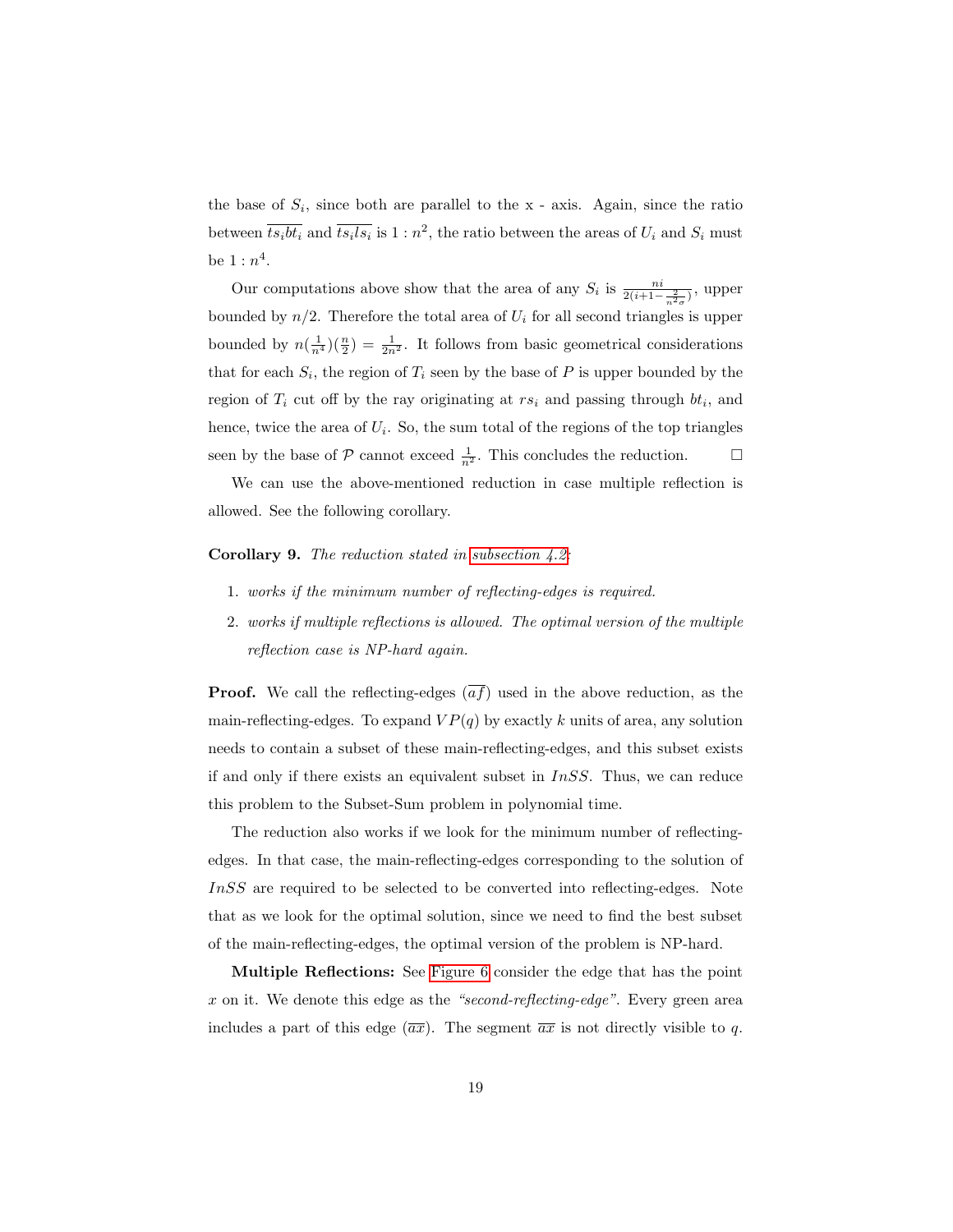A triangular spike is entirely reflection-visible to both its corresponding mainreflecting-edge and the second-reflecting-edge.



<span id="page-19-0"></span>Figure 6: In the multiple reflection case of the problem we should count on two edges as the reflecting-edges: main-reflecting-edge and second-reflecting-edge.

Consider two reflections, q can see a triangular spike through the  $\overline{rd}$ -edge and its corresponding second-reflecting-edge in the gadget. Therefore, considering more than one reflections,  $q$  can see a triangular spike either by a main-reflectingedge, or a second-reflecting-edge.

Now, we can use a reduction similar to the one used in the single reflection case, except that here we need to count on both the main-reflecting-edge and the second-reflecting-edge. We see if either one of these reflecting-edges is selected, then we choose the corresponding value of  $InSS$  in the final solution.

Optimal Version of Multiple Reflections: If we look for the minimum number of reflecting-edges, the previous reduction works. That is because the mainreflecting-edge costs only one edge to be converted into a reflecting-edge, but the second-reflecting-edge requires two reflecting-edges in the middle. Moreover, no matter how many multiple reflections are allowed,  $q$  cannot see any invisible gray-triangular region except by using either the main-reflecting-edge or the second-reflecting-edge as reflecting-edges. If we select either one of these reflecting-edges, the entire corresponding invisible triangular spikes gets reflection-visible to q (remember that for the second-reflecting-edge to work individually the  $\overline{rd}$ -edge needs to be converted to reflecting-edge too).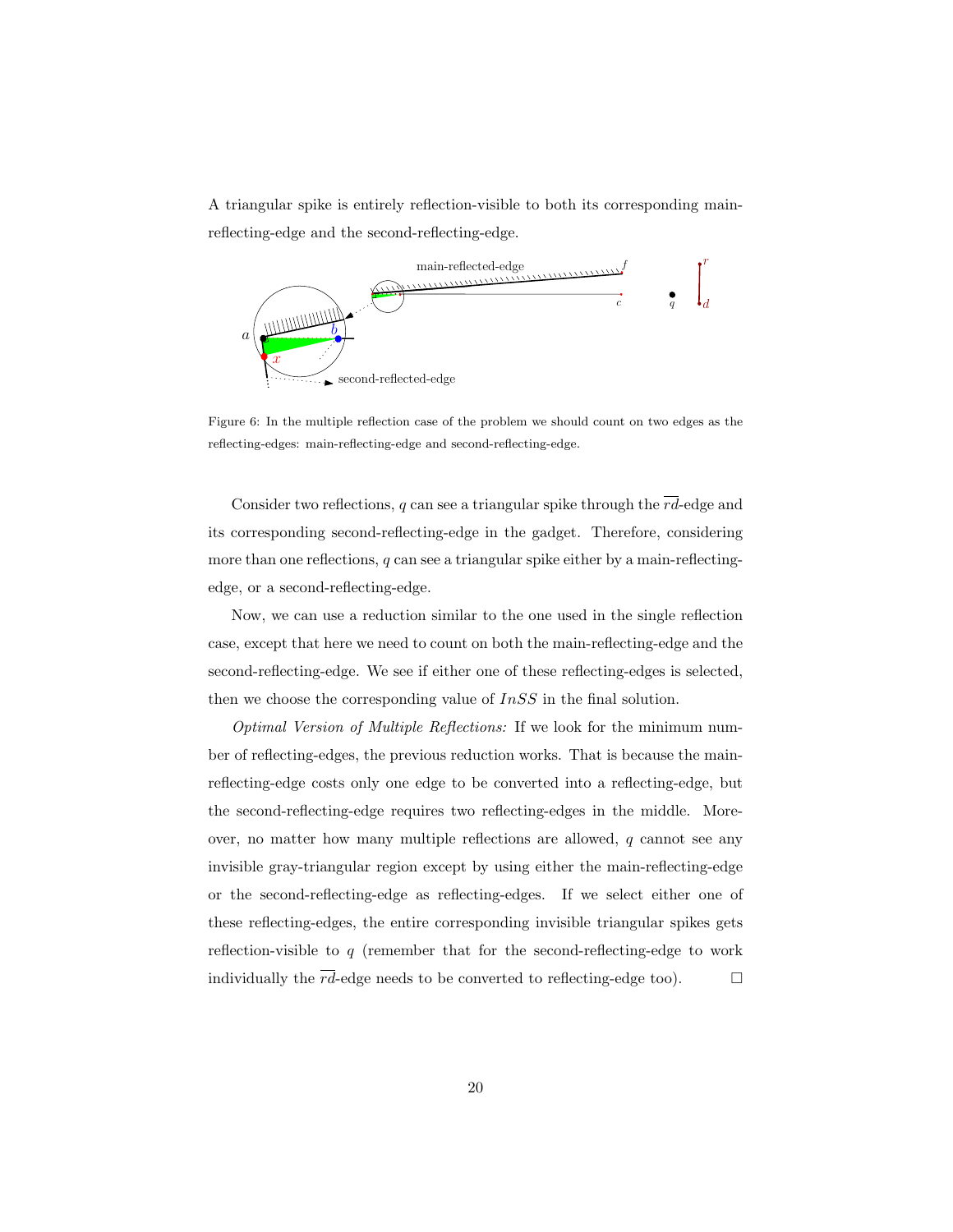# <span id="page-20-0"></span>5. Details of the Proofs

This section covers more details and further explanations about the abovementioned results.

# <span id="page-20-1"></span>5.1. Extending visibility polygons inside Funnels or Weak Visible Polygons considering diffuse reflection

First, consider the problem of expanding visibility polygons by at least  $k$ units of area with diffuse reflections inside funnels.

Here, we study the problem of increasing the visibility polygon of a given query point q  $(VP(q))$  inside a given funnel F through reflections.

A funnel is weakly visible from its chord edge, and it has a kernel (point) on its chord edge, which can see the whole polygon. So, a whole funnel can be made visible through one diffuse-reflection through the kernel.

Later we assume that we are not allowed to turn the chord into a reflectingedge. This assumption may help in the future generalization of two-way funnels based on a chord.

Solutions with diffuse-reflections: Consider a funnel  $\mathcal F$  with chord  $\overline{uv}$ and apex W (see [Figure 7\)](#page-20-2). The left and right chains of  $\mathcal F$  are denoted by  $Ch_l$ and  $Ch_r$  respectively. A query point q inside  $\mathcal F$  can see the chord edge, and the chord can make the whole  $\mathcal{F} \overline{uv}$ -mirror-visible to q. So, only one edge is enough to be converted to a reflecting-edge.

However, later we want to use a generalization method. So, we do not count on the chord edge of  $F$ . Again suppose that we are given a query point  $q$  in a given funnel  $\mathcal{F}$ . We intend to find the minimum number of mirroredges so that  $q$  can see the whole  $\mathcal F$ . First, we compute  $VP(q)$  in F. Without loss of generality, assume that  $q$  is closer to the left chain of the funnel. Hence, the upper tangent of  $q$ 



<span id="page-20-2"></span>Figure 7: A funnel.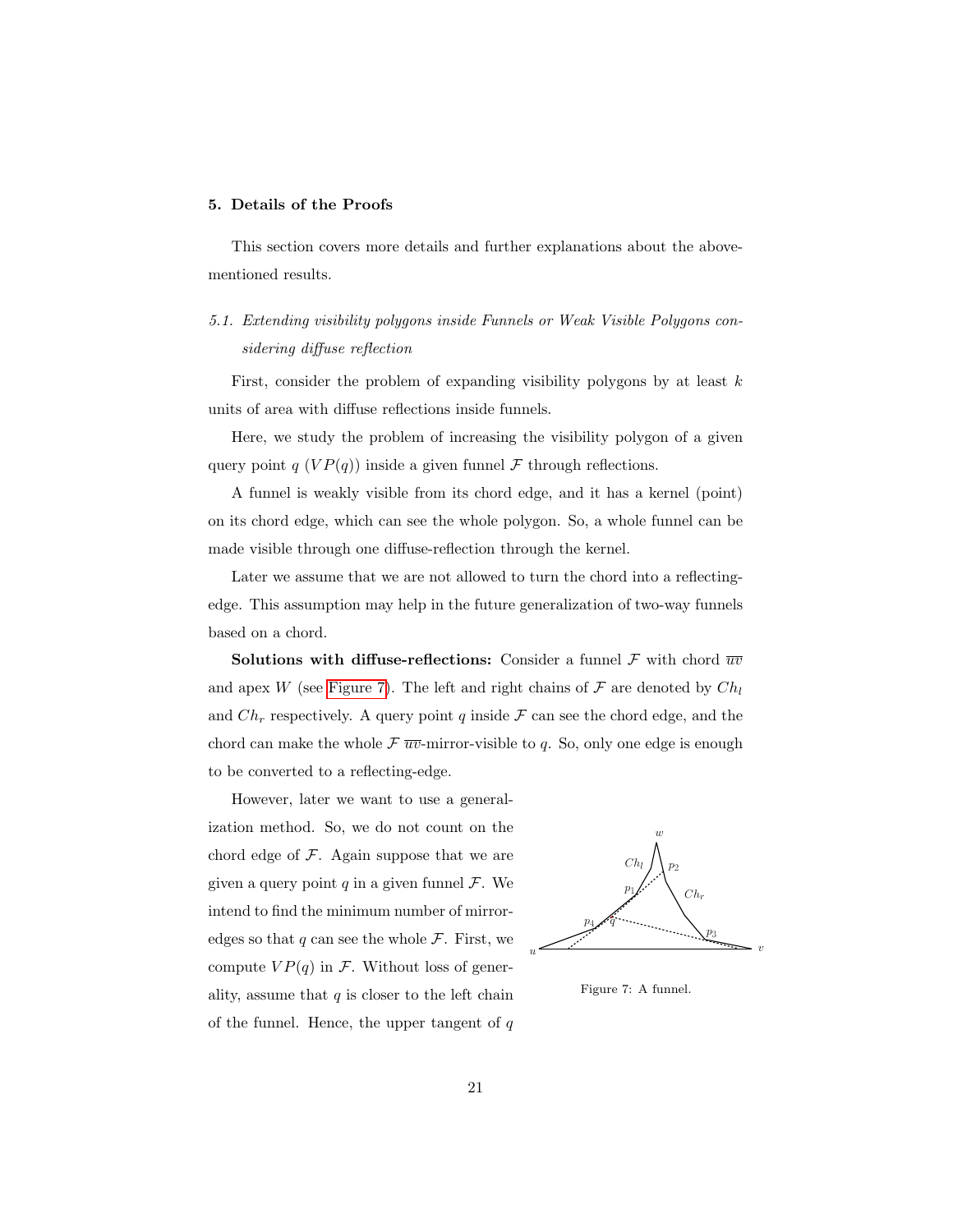to  $Ch_l$  touches  $Ch_l$  at  $p_1$ , and  $Ch_r$  at  $p_2$ . The lower tangent of q to  $Ch_r$  touches  $Ch_r$  at  $p_3$ . The lower tangent of q to  $Ch_l$  touches  $Ch_l$  at  $p_4$  (see [Figure 7\)](#page-20-2). We have the following lemma.

<span id="page-21-0"></span>**Lemma 10.** If  $VP(q)$  is extended by single reflection through any number of edges of F contained in  $VP(q)$ , the extra area covered must be a subset of the area added by reflection by an edge containing one of the points among  $p_1, p_2,$  $p_3$  and  $p_4$ .

**Proof.** See [Figure 7.](#page-20-2) Consider any edge e of F contained in  $VP(q)$ . Its upper tangent to  $Ch_l$  must touch  $Ch_l$  at a point below the touching point of the upper tangent of  $p_2$  to  $Ch_l$ . Its upper tangent to  $Ch_r$  must touch  $Ch_r$  at a point below the touching point of the upper tangent of  $p_1$  to  $Ch_r$ . Its lower tangent to  $Ch_l$ must touch  $Ch_l$  at a point below the touching point of the lower tangent of  $p_3$ to  $Ch_l$ . Its lower tangent to  $Ch_r$  must touch  $Ch_r$  at a point below the touching point of the lower tangent of  $p_4$  to  $Ch_r$ . Since these tangents define the area added to  $VP(q)$  by the reflection, the lemma holds.

**Observation 1.** Consider single diffuse-reflection and a funnel  $\mathcal F$  (regardless of the chord edge) as a given polygon. The problem of investigating the minimum number of edges to be converted into reflecting-edges so that a given viewer inside  $F$  sees  $F$  completely can be solved in constant time.

Proof. Due to Lemma [10,](#page-21-0) this can be done by considering the constant number of combinations of at most four edges, two from  $Ch_l$  and two from  $Ch_r$ .  $\Box$ 

### 5.2. Weak Visible Polygons

There might not be a single point in a general weak visibility polygon that sees the whole polygon. So, there might not be a kernel. However, there is a chord edge that can see the whole weak visible polygon.

We consider two cases; First, a case where a whole edge can be considered as a reflecting-edge. Consider a funnel. In this case, the first reflecting-edge is the chord of the funnel. Since the chord sees all points in the funnel, this covers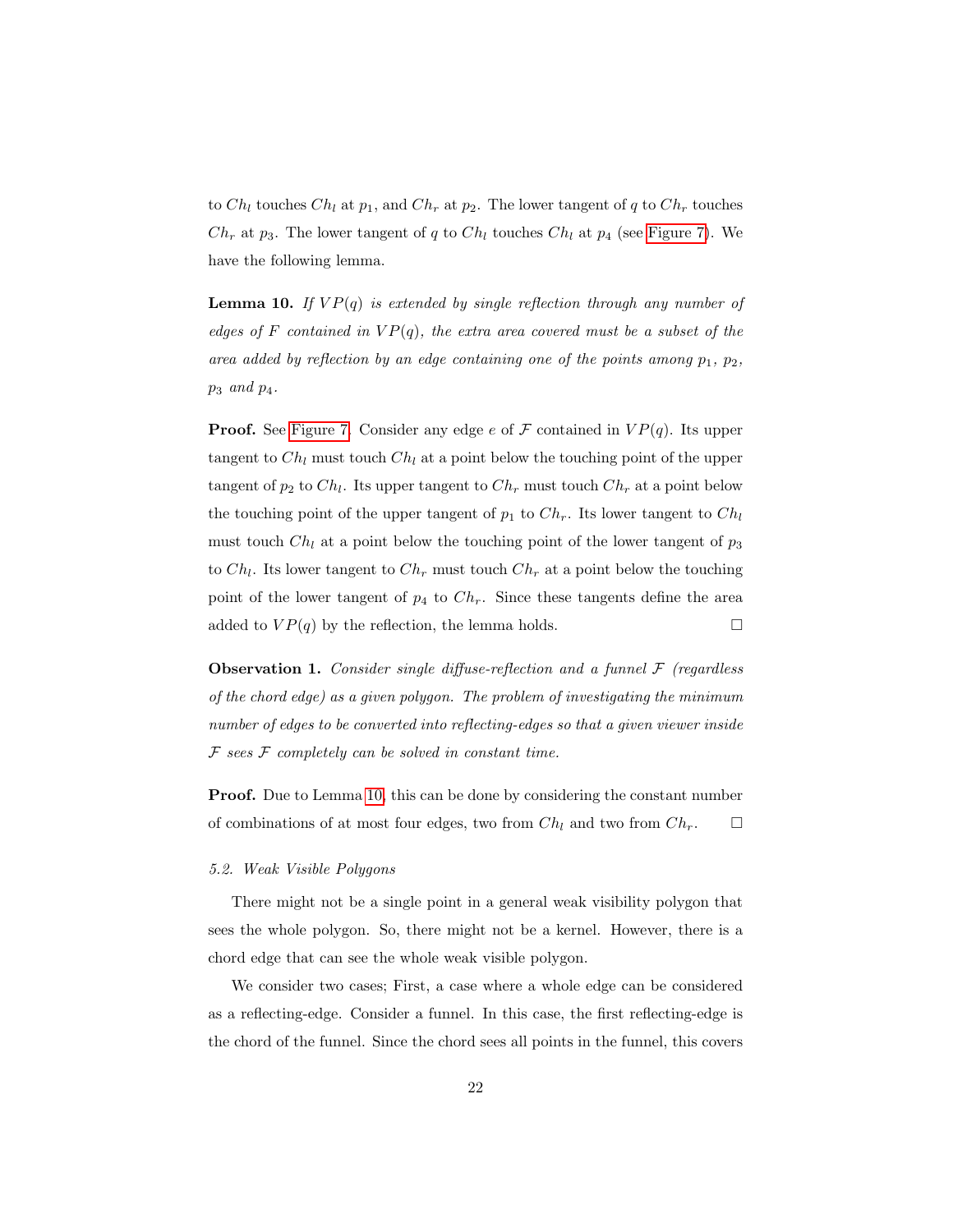the whole funnel. The same logic holds for weak visible polygons in general. The whole weak visible polygon is visible by its chord.

Now, consider the case where only the part of an edge that has received the rays via some reflection can be considered as a reflecting-edge.

**Observation 2.** If only single reflection is allowed the best choice for an edge to be converted to a reflecting-edge is the chord of the weak visible polygon.

Proof. Suppose the contrary that choosing some other edge rather than the chord gives us the optimum solution. Then, there must be two non chord points p and r, such that p does not see q, but r sees both p and q. r lies on one of our chosen reflecting-edges, and no chord point seen by  $q$  can see  $p$ .

Also, without loss of generality, assume that p is to the right side of q. See [Figure 8.](#page-23-0) Now consider the rightmost base point that sees  $p$ . Call this point s. For the time being, assume that  $p$  is on the boundary of the polygon. The blocker between s and q must come from the boundary between  $p$  and  $q$ . b is the blocker reflex vertex. As [Figure 8](#page-23-0) illustrates, the black interval on the chord is the interval visible by  $q$ . To the right of  $b$ , the line  $L$  is indeed on the top of  $D$ , so  $p$  must be visible to the black interval, too.

Hence, again in a weak visible polygon, we only need one reflecting-edge, which is the chord of the weak visible polygon.  $\Box$ 

Multiple Reflections: For funnels, again, a part of the chord is the first reflecting-edge. For the second reflecting-edge, we consider the closest edge to the chord. This edge sees the whole chord, which becomes our third reflection. Thus, the whole funnel is visible, with only three reflections and two reflectingedges. The same holds for weak visibility polygons due to the following lemma.

Lemma 11. In weak visibility polygons, there is always an edge which sees the whole chord via multiple diffuse reflections. So, only three reflections is required to cover a weak visible polygon.

**Proof.** Call the chord (i.e. weak visibility edge)  $\overline{uv}$  where u is the clockwise next vertex of  $v$  on the boundary of the weak visibility polygon  $WVP$ . Let  $a$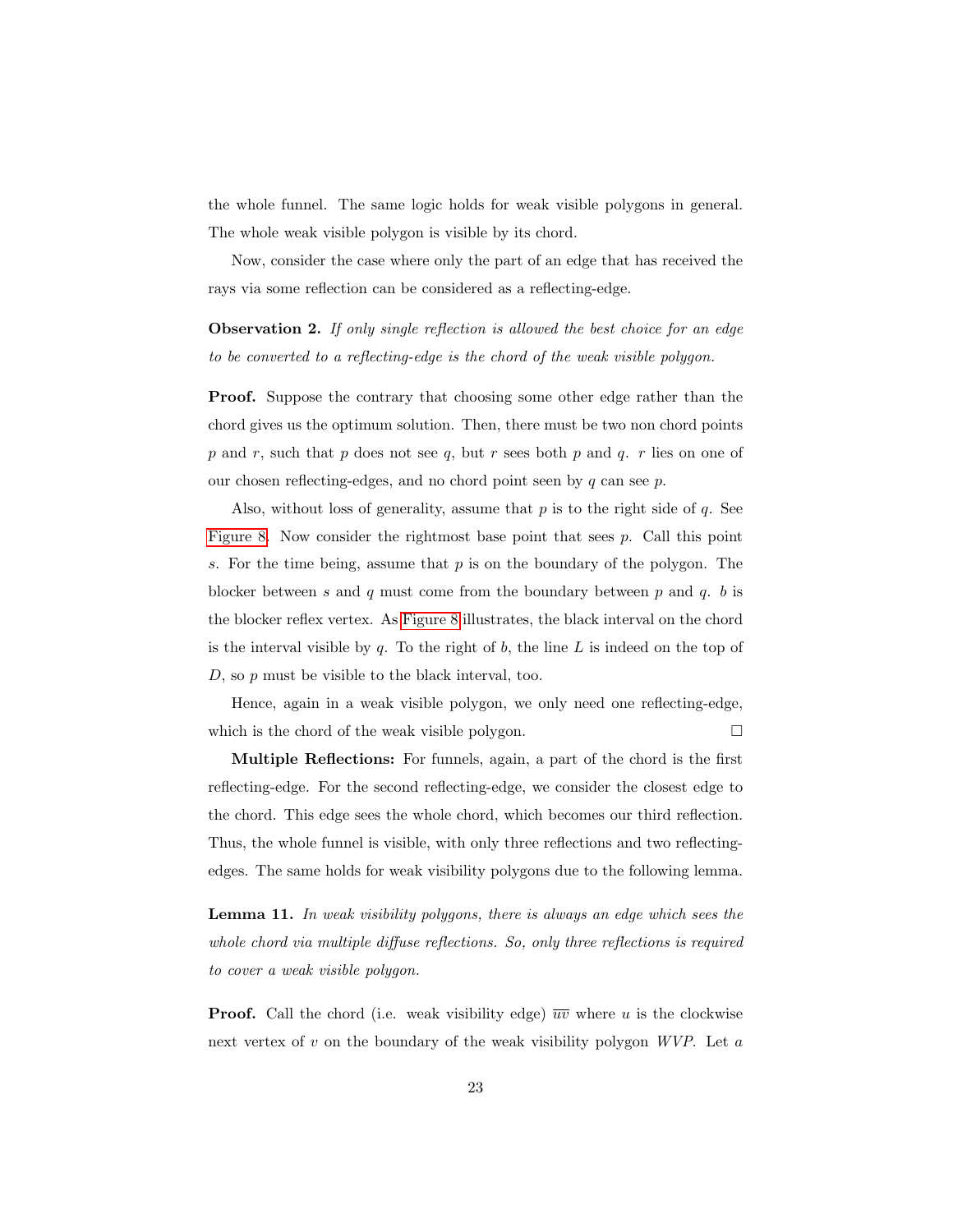

<span id="page-23-0"></span>Figure 8: When only one reflection is allowed, the best choice for an edge to be converted to a mirror in weak visible polygon is always its chord. And, of course it only takes constant time to find the optimal solution and  $O(n)$  time to find the extra area added by the chord as a mirror.

be the clockwise next vertex of u on the boundary of WVP. Then  $\overline{au}$  is such an edge. To see this, observe that there must be a point (say,  $p$ ) in the interior of  $\overline{au}$  that sees v, otherwise the boundary of WVP must touch  $\overline{uv}$  once in the interior of  $\overline{uv}$ . Then, the segment  $\overline{up}$  sees the whole of  $\overline{uv}$ .

### <span id="page-23-1"></span>5.3. Properties of the reduction polygon

<span id="page-23-2"></span>In this subsection we discuss properties that follow from the above construction of the reduction polygon. We have the following lemmas.

**Lemma 12.** The query point q can see the region enclosed by the  $i^{th}$  bottom spike only through a specular reflection through the  $i<sup>th</sup>$  mirror edge.

Proof. See [Figure 9.](#page-24-0) The x-coordinate of the left and rightmost points of the  $i^{th}$  bottom spike is twice that of the  $i^{th}$  mirror edge, and the mirror edge is horizontal. Also, the choice of coordinates ensures that the angle  $\beta$  is less than the angle  $\alpha$ . Thus, q cannot see the interior of the i<sup>th</sup> bottom spike if the  $i^th$  mirror edge is not chosen as a reflecting-edge. Moreover, q sees the whole of the interior of the  $i<sup>th</sup>$  bottom spike if the  $i<sup>th</sup>$  mirror edge is chosen as a reflecting-edge.

<span id="page-23-3"></span>Lemma 13. All coordinates of the reduction polygon are rational and take polynomial time to compute.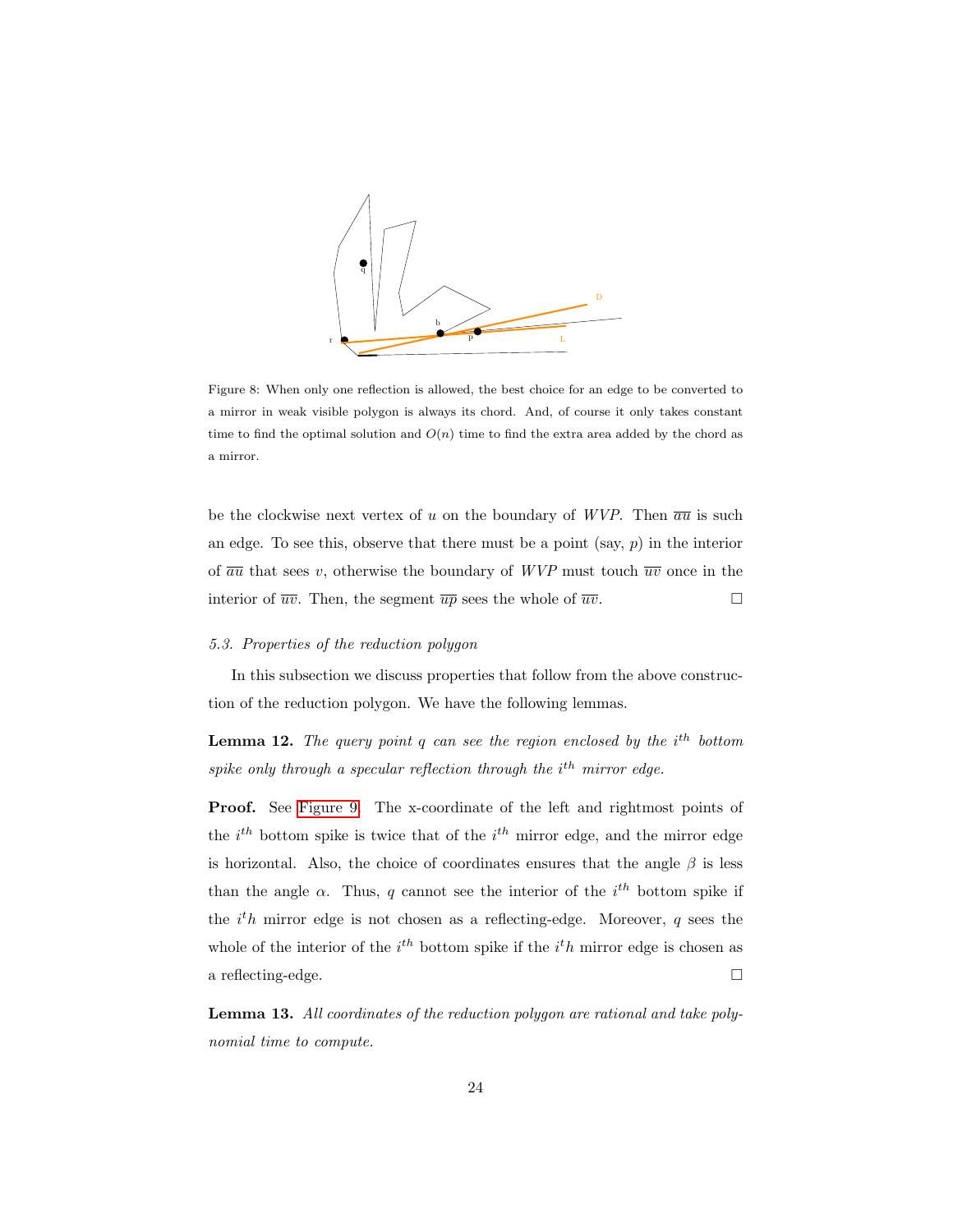Proof. This too follows from the construction, as the number of sums used is linear, and each coordinate is derived by at most one division from such a sum.

 $\Box$ 

Lemma 14. The exactly-k specular reflection case of the problem, involving single reflections, is NP-hard.

Proof. From [Theorem 12](#page-23-2) it follows that a solution for the problem exists if an only if a solution exists for the corresponding Subset-Sum problem. From [Theorem 13](#page-23-3) it follows that the reduction can be carried out in polynomial time, thus proving the claim.



<span id="page-24-0"></span>Figure 9: This figure illustrates how rational coordinates are guaranteed for the vertices of the spikes.

Remark 1. The multiple reflection case of the first case of the problem mentioned in [Theorem 7](#page-12-1) is still open. That is the above-mentioned reduction (presented in [subsection 4.1\)](#page-13-0) does not work if more than one reflection is allowed.

Proof. In the reduction presented in [subsection 4.1,](#page-13-0) each spike is totally and only visible through one mirror-edge, which is why this reduction and construction does not work in the case of multiple reflections (as an example, the red ray demonstrated in [Figure 10](#page-25-1) within the polygon reveals that this reduction does not work in the case of multiple reflections). Even if tiny little units of an area from different spikes were partially visible through some other potential mirroredges (except for their corresponding mirror-edges), their summation could be a large number and the reduction might fail.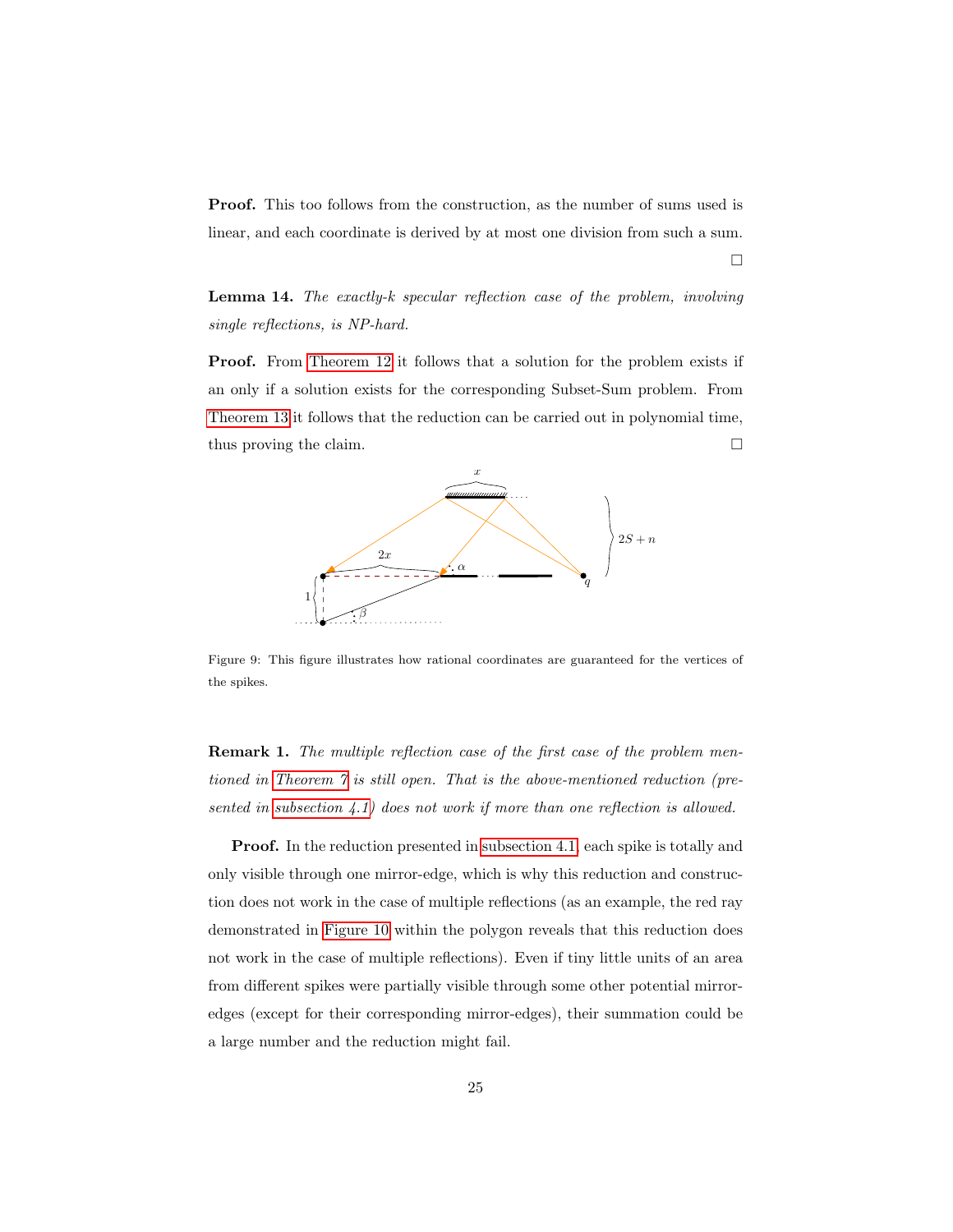

<span id="page-25-1"></span>Figure 10: The multiple reflection case of the exact problem is still open.

As [Figure 10](#page-25-1) shows the multiple reflection rays may disturb the functionality of the mirror-edges. Even after two reflections the segment  $\overline{cd}$  may cause a mirror-edge to see some area behind another window. On the left side of the polygon the vertical edge of the polygon may disarrange the functionality of some mirror-edge, too.

# <span id="page-25-0"></span>6. Practicability and Applications

The Art gallery problem originates from a real-world problem of guarding an Art gallery with the minimum number of guards who together can observe the whole gallery. However, in some cases, it is not possible to use guards just anywhere in the gallery. There might be security reasons, or the building might be too old to install many guards where ever we need.

To come up with some practical situations, see the following examples:

1. Where to place wireless access points to support maximum wireless performance is an important question in wireless network designing. When it comes to wireless network design, simply relying on a software to determine the placement of the required access points is not going to cut it. Also, to minimize the total cost of covering a place for a wireless network, the problem of wireless access point placement plays an important role. However, if we consider a wireless source as a viewer and the access points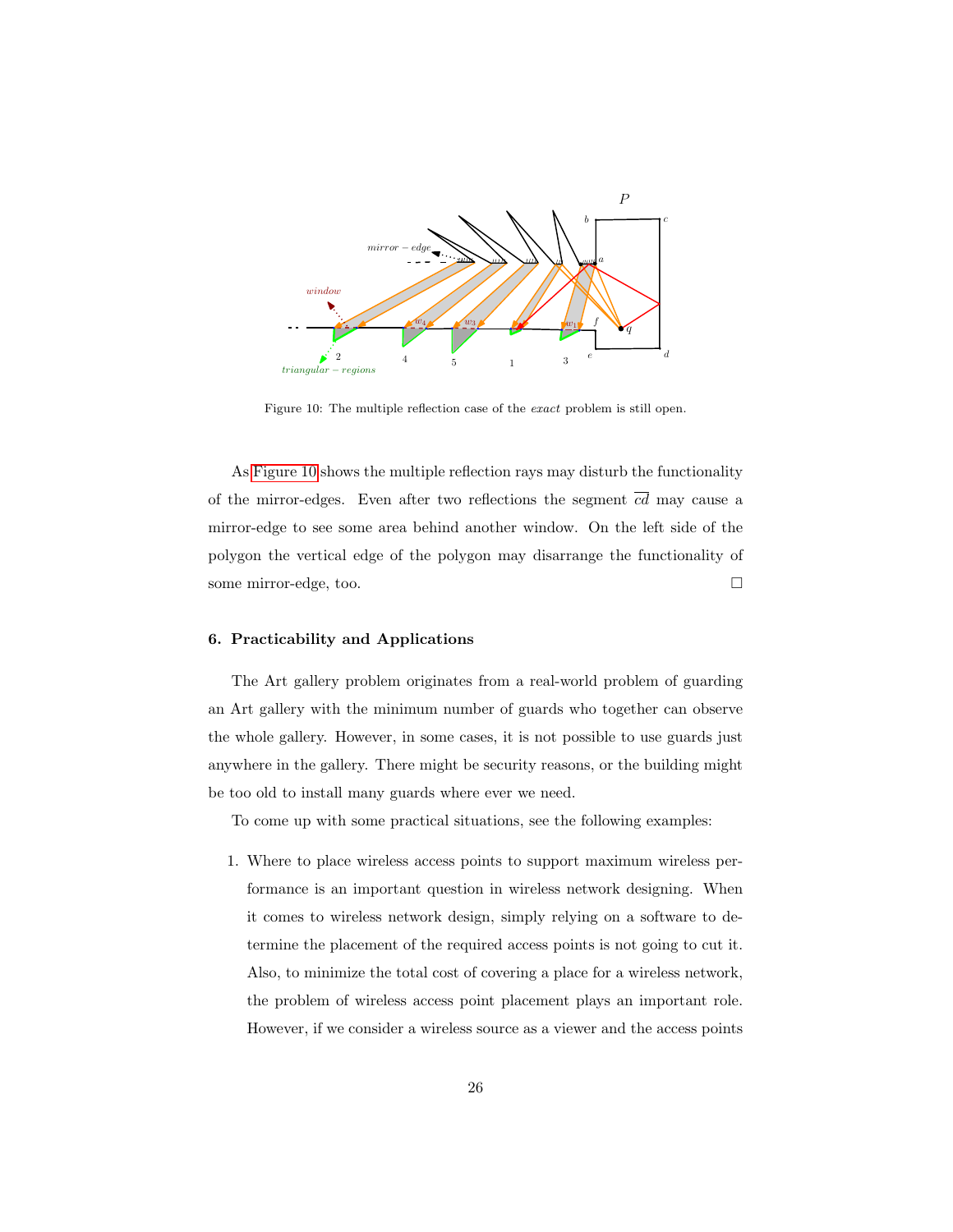as reflectors the problem becomes related to the setting presented in this paper.

- 2. Consider a market where its owner intends to minimized the number of cameras required to cover the whole place for the sake of security. To do this the owner tries installing mirrors on the walls of the place. The minimum number of high resolution cameras and required mirrors will minimize the overall cost for the owner. Suppose to keep the beauty of the place the mirrors are only allowed to be install on the walls. The owner needs to find all the walls that a mirror should be installed on, the location of each mirror on its corresponding wall, the exact size of the mirrors, and more importantly the minimum number of cameras.
- 3. To represent another example, consider a place with only one entry (guard), or with a few entries that every two entries have a long distance from each other. For instance, consider a subway or a studio under the ground, assume that the telecommunication signals can only be received from an outside source by an antenna in the entry of the subway. The telecommunication signals should be transmitted from one place to another started from the entry. Some reflecting-edges should amplify these signals and reflect them in various directions to ensure that the whole place is covered successfully. So, one can be sure that his/her cell phone works under the ground effectively. These reflecting-edges are not ordinarily capable of reflecting the signals in all directions. In this example, there is no way to add any guard, and we need to cover the place in another way.

A base transceiver station (BTS) is a piece of equipment that facilitates wireless communication between user equipment (UE) and a network. UEs are devices like mobile phones, computers with wireless internet connectivity. Though the term BTS can apply to any of the wireless communication standards, it is generally associated with mobile communication technologies. An antenna is a structure that the BTS lies underneath; it can be installed as it is or disguised in some way. The signal quality of an antenna is much better in one specific direction around the antenna. The minimum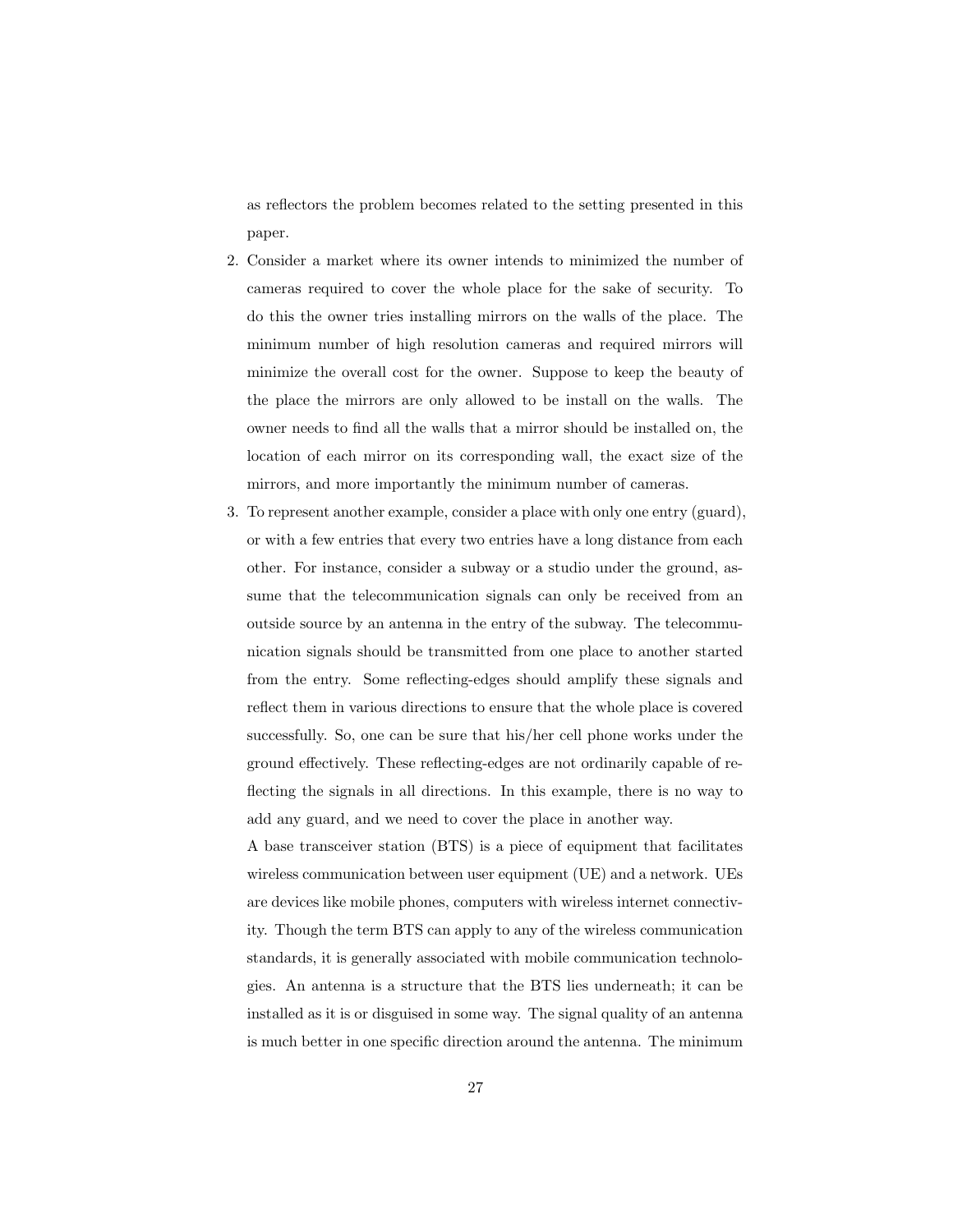number of these antennas and their places is extremely important.

4. Another paper deals with a variant of the Art gallery problem in which guards are deployed to track a mobile intruder [\[6\]](#page-29-7). In this paper, there are some guards equipped with omnidirectional cameras deployed to a bounded speed intruder inside a simply connected polygonal environment. In fact, we can think of these guards as some edges with moving cameras on them. Based on the position of the intruder inside the polygon there is at least one camera that can trace that intruder. Here in this paper, we replace the reflecting-edges with edges that can reflect signals in the same direction that a real reflecting-edge may do. We suppose that these edges (reflecting-edges) are on the boundary of the polygon. Since in the real-world problems it is hard to install any instrument in the middle of a place, this assumption makes the problem more applicable. However, we can extend the problem to a version that considers polygons with holes.

# <span id="page-27-0"></span>7. Concluding Remarks

In this paper, we showed that problems of finding the reflecting-edges which can extend the visibility polygon of a given point are generally NP-complete. Specifically, the aim was to add a space with a size of  $k$  units of area. A related problem that considered all polygonal edges as mirrors, was discussed in 1998 [\[19\]](#page-30-4). We can investigate to see if they can add  $k$  units, or more than that to the surface area of the visibility polygon in  $O(n^{2r} \log n)$  time, where at most r specular reflections are allowed. Nonetheless, we proved in the paper that considering diffuse reflections, the problem of investigating the optimal number of reflecting-edges is NP-Hard.

The complexity results (the NP-hardness results) of this paper work for the following:

• Specular version considering single reflection for the problem of adding precisely  $k$  units of area to a viewer visibility polygon inside a simple polygon.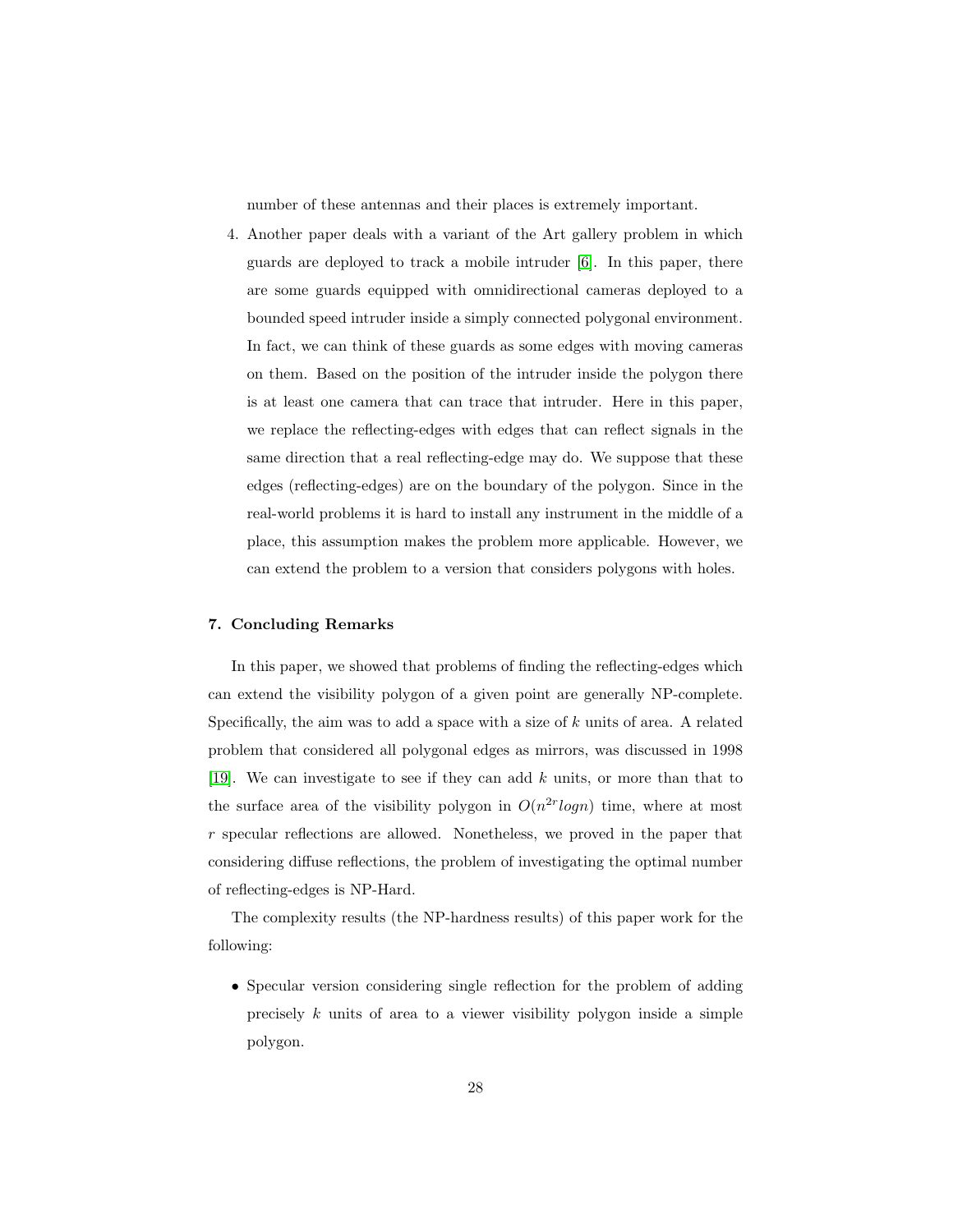• Diffuse version considering single and multiple reflections for the problem of adding either precisely or at least k units of area to the surface area of the visibility polygon of a viewer inside a simple polygon.

Other cases of the problem are still open.

Assume that we are allowed to have diffuse reflections, and we want to expand the visibility polygon of a viewer more than a given amount. We showed that if  $\mathcal P$  is a funnel or a weak visible polygon, we can trivially find reflectingedges in constant time. Also, considering the multiple reflection case, we can cover the whole polygon through at most three reflecting-edges.

As far as covering extra area is concerning, we dealt with the problem in an other way too. Considering a simple polygon  $P$ , assume that all edges of  $P$  can reflect rays diffusely, we empowered the art gallery problem by reflection. That is if P can get covered by  $\alpha$  guards without reflection, k diffuse reflections decrease the number of required guards to  $\frac{\alpha}{1+r/4}$ . Furthermore, for vertex guarding version of the art gallery problem, the problem of covering a simple polygon  $P$ when k reflections is permitted (either diffuse or specular) is solvable in  $O(n^{4k})$ time with an approximation factor of  $O(logn)$ . However, it would be interesting to improve the result into a  $O(loglogn)$ -approximation strategy.

## References

- <span id="page-28-1"></span>[1]  $\acute{E}$ . BONNET, T. Miltzow. Parameterized Hardness of Art Gallery Problems.  $ACM$ Transactions on Algorithms, https://doi.org/10.1145/3398684, 16(4) ,2020.
- <span id="page-28-3"></span>[2] A. Vaezi, M. Ghodsi, Visibility extension via mirror-edges to cover invisible segments. Theoretical Computer Science, https://doi.org/10.1016/j.tcs.2019.02.011, 2019.
- <span id="page-28-2"></span>[3] M. Abrahamsen, A. Adamaszek, T. Miltzow. The Art Gallery Problem is ∃Rcomplete. Proceedings of the 50th Annual ACM SIGACT Symposium on Theory of Computing, STOC, 65—73, 2018.
- <span id="page-28-0"></span>[4] É. Bonnet, T. Miltzow. An Approximation Algorithm for the Art Gallery Problem. Proceedings of the 33rd International Symposium on Computational Geom-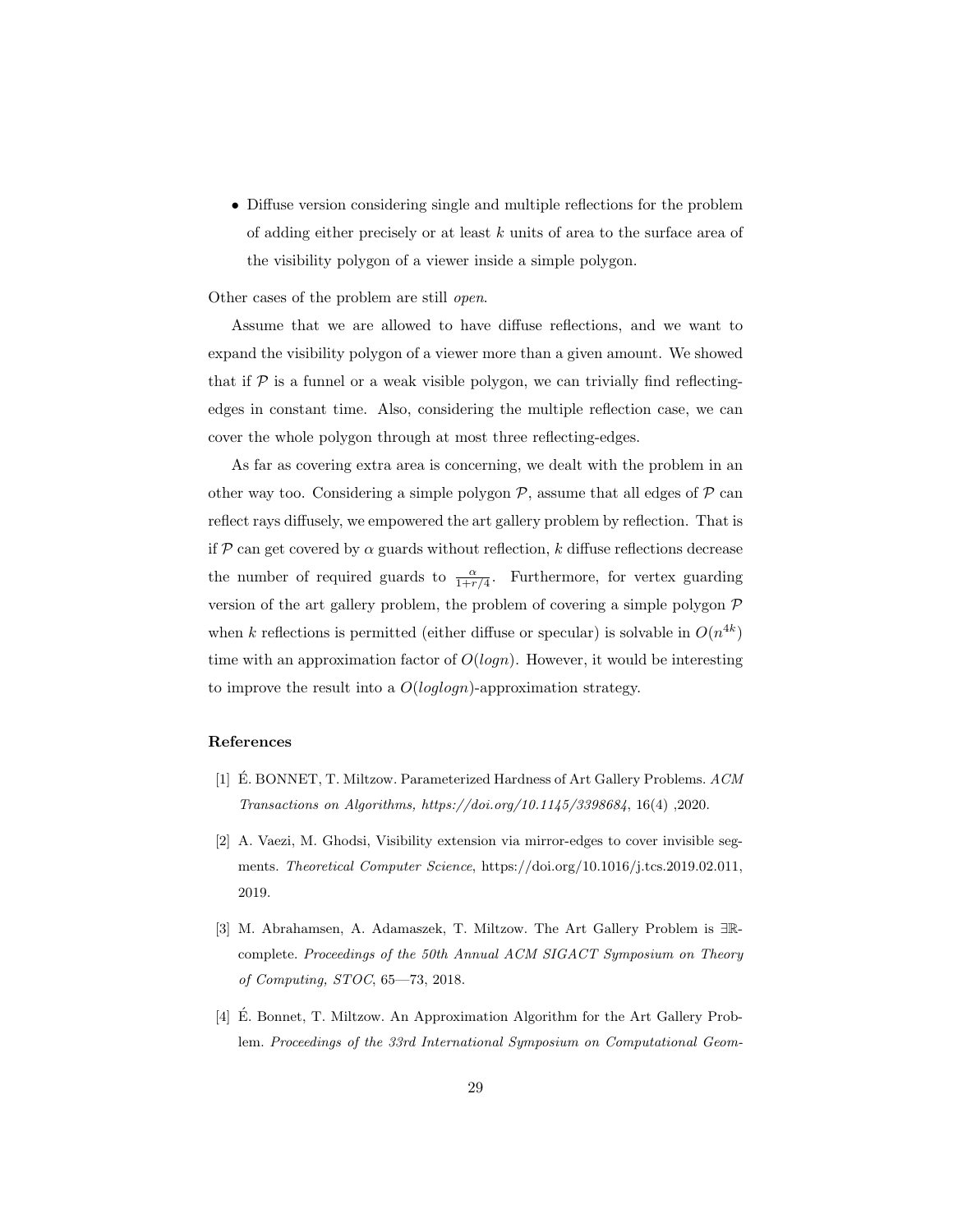etry (SoCG'17) Article 20, DOI:https://doi.org/10.4230/LIPIcs.SoCG.2017.20, 15 pages, 2017.

- <span id="page-29-4"></span>[5] A. Vaezi, M. Ghodsi. How to Extend Visibility Polygons by Mirrors to Cover Invisible Segments. WALCOM, 42–53, 2017.
- <span id="page-29-7"></span>[6] H. Emadi, T.Gao, S. Bhattacharya. Visibility-Based Target-Tracking Game: Bounds and Tracking Strategies. In: IEEE Robotics and Automation Letters, DOI: 10.1109/LRA.2017.2714980 , 1917-1924, 2017.
- <span id="page-29-3"></span>[7] P. Bhattacharyay, S. K. Ghosh, B. Roy. Vertex Guarding in Weak Visibility Polygons. Algorithms and Discrete Applied Mathematics, Springer, Cham, vol 8959, 45–57, 2015.
- [8] L. Barba, S. Langerman. Optimal detection of intersections between convex polyhedra. arXiv:1312.1001, 2015.
- <span id="page-29-5"></span>[9] A. Vaezi, Ghodsi, M. Extending Visibility Polygons by Mirrors to Cover Specific Targets. EuroCG, 13–16, 2013.
- <span id="page-29-2"></span>[10] J. King, D. Kirkpatrick. Improved Approximation for Guarding Simple Galleries from the Perimeter. Discrete Comput Geom, https://doi.org/10.1007/s00454-011- 9352-x, 46, 252–269 2011.
- <span id="page-29-6"></span>[11] S. K. Ghosh. Approximation algorithms for Art gallery problems in polygons. Discrete Applied Mathematics, 158(6): 718–722, 2010.
- <span id="page-29-0"></span>[12] B. Kouhestani, M. Asgaripour, S. S. Mahdavi, A. Nouri, and A. Mohades. Visibility Polygons in the Presence of a Mirror Edge. In Proc. 26th European Workshop on Computational Geometry, 26: 209–212, 2010.
- [13] T. H. Cormen, C. E. Leiserson, R. L. Rivest, C. Stein, Introduction to Algorithms, Second Edition. MIT Press and McGraw-Hill, 2009.
- <span id="page-29-1"></span>[14] M. de Berg, M. van Kreveld, M. Overmars, O. Schwarzkopf Computational Geometry Algorithms and Applications. Springer, third edition Department of Computer Science Utrecht University, 13,14 2008.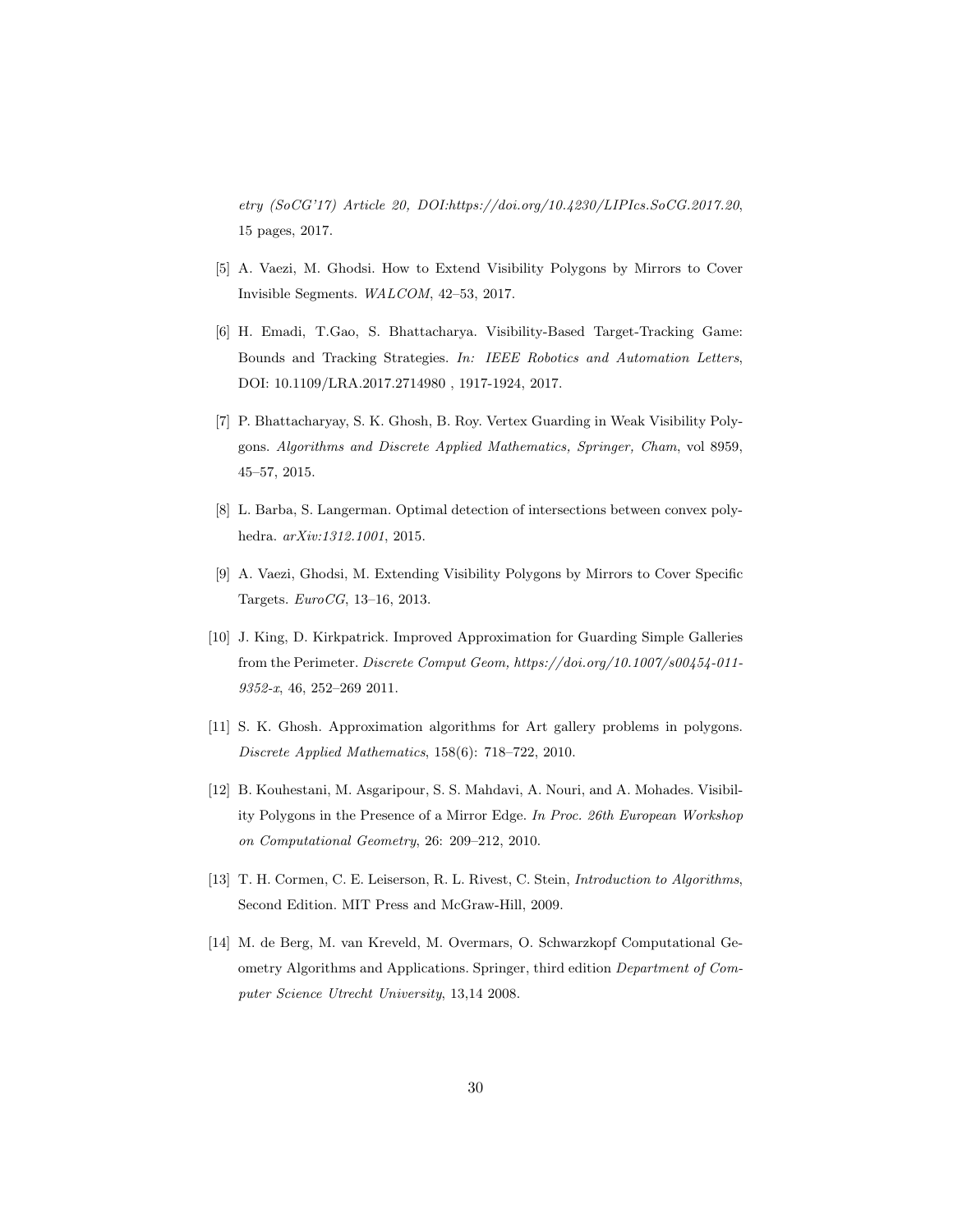- <span id="page-30-11"></span>[15] A. Deshpande, T. Kim, E. D. Demaine, S. E. Sarma. A pseudopolynomial time  $O(logn)$ -approximation algorithm for art gallery problems. Algorithms and Data Structures, 10th International Workshop, WADS 2007, Halifax, Canada, 163–174, 2007.
- <span id="page-30-7"></span>[16] S. Eidenbenz, C. Stamm, P. Widmayer. Inapproximability results for guarding polygons and terrains. Algorithmica,  $31(1)$ ,  $79-113$ ,  $2001$ .
- <span id="page-30-5"></span>[17] J. Urrutia, Art Gallery and Illumination Problems. Handbook of Computational Geometry, https://doi.org/10.1016/B978-044482537-7/50023-1, 973–1027, 2000.
- <span id="page-30-3"></span>[18] B. Aronov, A. R. Davis, T. K. Day, S. P. Pal, D. Prasad. Visibility with one reflection. Discrete & computational Geometry, 19: 553–574, 1998.
- <span id="page-30-4"></span>[19] B. Aronov, A. R. Davis, T. K. Dey, S. P. Pal, D. Prasad. Visibility with multiple specular reflections. Discrete & computational Geometry, 20: 61–78, 1998.
- <span id="page-30-6"></span>[20] S. Eidenbenz. Inapproximability results for guarding polygons without holes. Proc. 9th Int. Symp. Algorithms and Computation. Lecture Notes in Computer Science, vol. 1533, 427--436, 1998.
- <span id="page-30-8"></span>[21] U. Feige. A threshold of ln n for approximating set cover. J. ACM,  $45(4)$ ,  $634-$ 652, 1998.
- <span id="page-30-9"></span>[22] R. Raz, S. Safra. A sub-constant error-probability low-degree-test and a subconstant errorprobability PCP characterization of NP. Proc. 29th ACM Symp. Theory of Computing. El Paso,TX, 475—484, 1997.
- <span id="page-30-2"></span>[23] G. T. Tokarsky. Polygonal rooms not illuminable from every point. American Mathematical Monthly, 102: 867–879, 1995.
- <span id="page-30-0"></span>[24] L. J. Guibas, J. Hershberger, D. Leven, M. Sharir, and R. E. Tarjan. Lineartime algorithms for visibility and shortest path problems inside triangulated simple polygons. Algorithmica, 2: 209–233, 1987.
- <span id="page-30-1"></span> $[25]$  D. T. Lee. Visibility of a simple polygon. Computer Vision, Graphics, and Image Processing, 22: 207–221, 1983.
- <span id="page-30-10"></span>[26] Approximation algorithms for art gallery problems. Proc. Canadian Information Processing Society Congress, 429-–436, 1987.